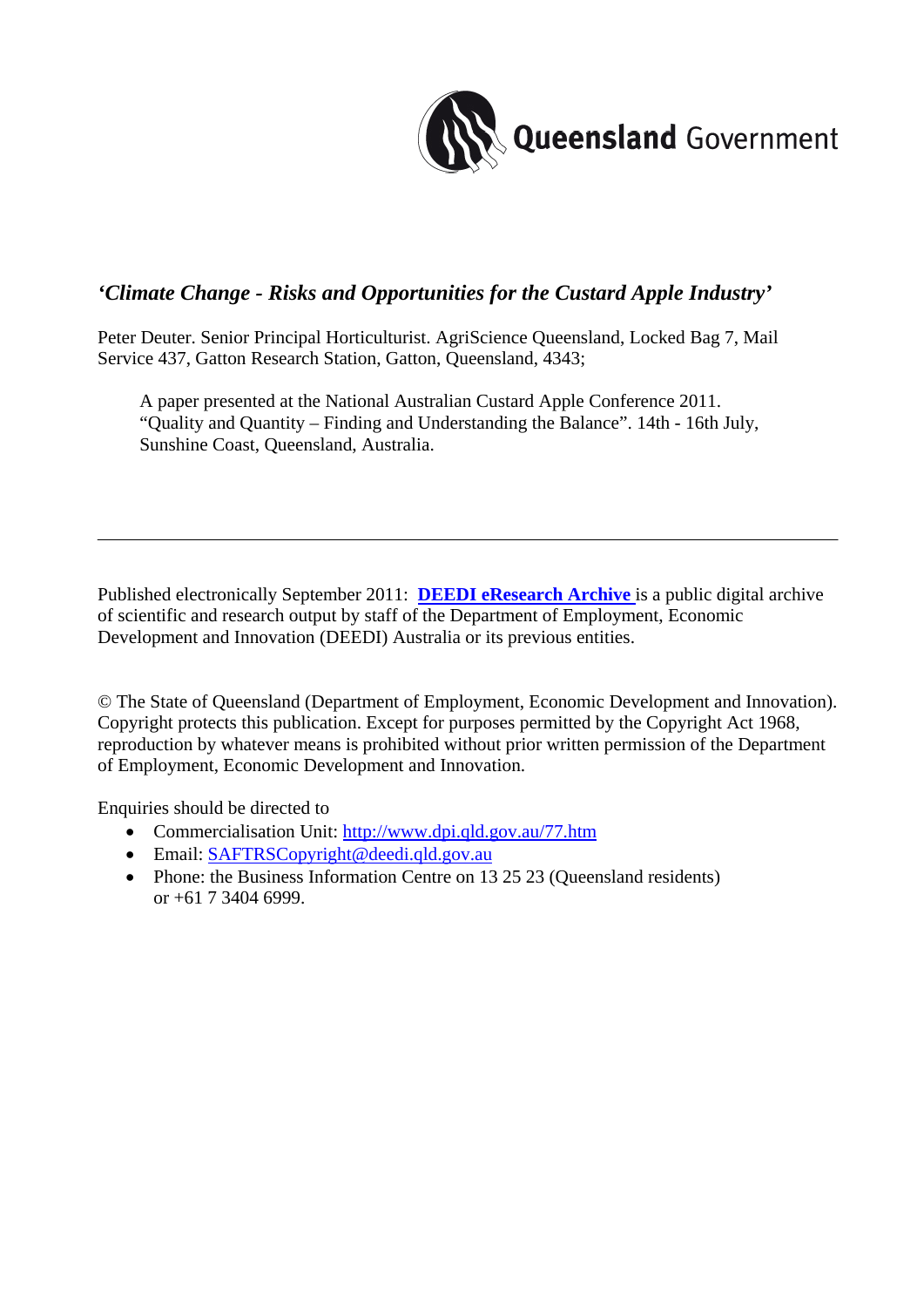# Climate Change - Risks and Opportunities for the Custard Apple Industry

*Peter Deuter Senior Principal Horticulturist AgriScience Queensland, Locked Bag 7, Mail Service 437, Gatton Research Station, Gatton, Queensland, 4343; peter.deuter@deedi.qld.gov.au* 

A paper presented at the National Australian Custard Apple Conference 2011  $14^{th}$  -  $16^{th}$  July 2011

"Quality and Quantity – Finding and Understanding the Balance"

### **SUMMARY**

Climate affects the custard apple industry in a range of ways through impacts on growth, disease risk, fruit set and industry location.

Climates in Australia are influenced by surrounding oceans, and are very variable from year to year. However, amidst this variability there are significant trends, with Australian annual mean temperatures increasing since 1910, and particularly since 1950, with night-time temperatures increasing faster (0.11°C/decade) than daytime temperatures (0.06°C/decade). These temperature increases and other climate changes are expected to continue as a result of greenhouse gas emissions, with ongoing impacts on the custard apple industry.

Five sites were chosen to assess possible future climate changes : Mareeba, Yeppoon, Bundaberg, Nambour and Lismore, these sites representing the extent of the majority of custard apple production in eastern Australia. A fifth site (Coffs Harbour) was selected as it is south of the current production regions.

A mean warming of 0.8 to 1.2 $^{\circ}$ C is anticipated over most of these sites by the year 2030, relative to 1990.

This paper assesses the potential effects of climate change on custard apple production, and suggests strategies for adaptation.

**KEY WORDS:** custard apple, climate change scenarios, climate variability, adaptation strategies, greenhouse gasses, climate model simulations, climate change impacts, management options, seasonal climate forecasting

### **INTRODUCTION**

The custard apple industry is affected in a range of ways by climate since it affects growth, disease risk, fruit set and industry location (see Table 1). Amongst many other considerations, management and infrastructure decisions attempt to account for these climate effects and risks. Such decisions will usually use the historical climate as a guide to future conditions.

There is increasing evidence that human activities are already changing the global and Australian climate, and that more change seems likely. Consequently, historical conditions may become increasingly less pertinent as a guide to risk management or industry adjustment. This paper assesses the evidence for climate change, drawing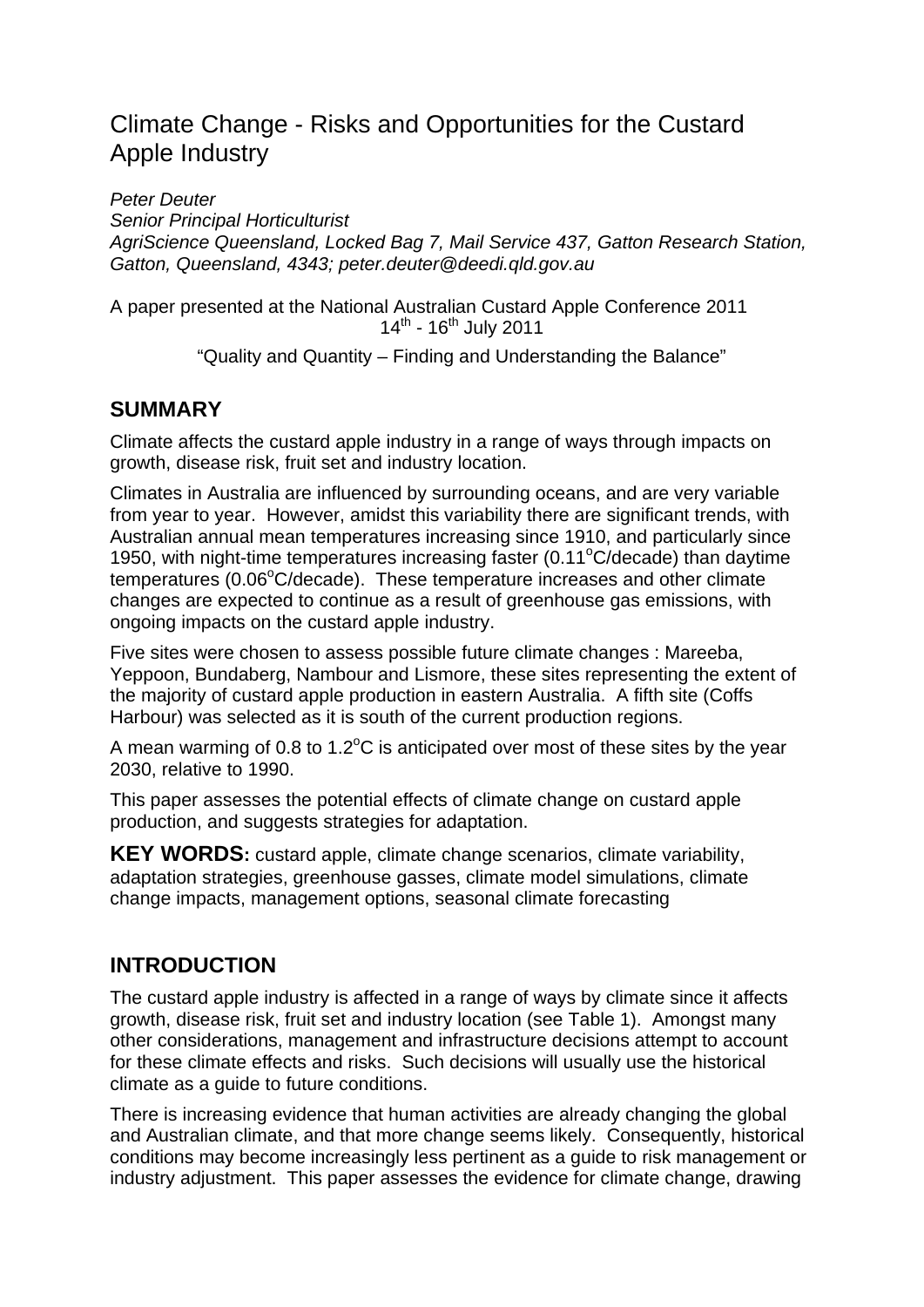particularly on the IPCC Fourth Assessment Report (IPCC 2007, 2002, 2001, Solomon et al., 2007), and explores the potential impacts and implications of such changes for the custard apple industry in Australia.

# **AUSTRALIAN CUSTARD APPLE INDUSTRY**

Custard apples are grown in sub-tropical regions in eastern Australia from the Atherton Tableland to northern NSW. The tropics tend to be too hot and more southerly regions are too cool. Some production occurs in WA north of Perth.

The main growing regions are Atherton Tableland, Yeppoon, Bundaberg, Nambour, Glasshouse Mountains and the Lismore-Alstonville Region of Nthn NSW.

Flowering and fruit set occur from October to January in Qld and December to March in northern NSW, with harvesting following from February to July and April to October respectively.

| <b>Table 1 -</b> Seasonal Availability Chart - Australian Custard Apple Production. |       |     |                      |       |            |       |       |       |                    |     |            |            |
|-------------------------------------------------------------------------------------|-------|-----|----------------------|-------|------------|-------|-------|-------|--------------------|-----|------------|------------|
| Area                                                                                | Jan   | Feb | Mar                  | Apr   | <b>May</b> | Jun   | Jul   | Aug   | <b>Sep</b>         | Oct | <b>Nov</b> | <b>Dec</b> |
| <b>North</b>                                                                        |       | --- |                      |       |            | ---   |       |       |                    |     |            |            |
| Queensland                                                                          |       |     | $***$                | $***$ | $***$      |       |       |       |                    |     |            |            |
| Central                                                                             |       |     |                      |       |            |       |       |       |                    |     |            |            |
| Queensland                                                                          |       |     | $***$                | $***$ | $***$      |       |       |       |                    |     |            |            |
| <b>South East</b>                                                                   |       |     |                      |       |            |       |       |       |                    |     |            |            |
| Queensland                                                                          |       |     |                      | $***$ | $***$      | $***$ |       |       |                    |     |            |            |
| <b>Northern</b>                                                                     |       |     |                      |       |            |       |       |       |                    |     |            |            |
| <b>NSW</b>                                                                          |       |     |                      |       |            | $***$ | $***$ | $***$ | ***                |     |            |            |
| Legend:                                                                             | $---$ |     | <b>Season Length</b> |       |            |       | $***$ |       | <b>Season Peak</b> |     |            |            |

*Source – www.custardapple.com.au*

## **WHAT IS CHANGING, AND BY HOW MUCH?**

#### *Recent changes*

It is certain that the atmospheric concentration of various gases and particulates has changed over the past century, and there is much evidence that they are now higher than at any time in the past 420,000 years (Petit et al., 2000). The concentration of these atmospheric constituents has consequences for the absorption of solar radiation by the atmosphere, and thus global and regional climates. In the case of the main 'greenhouse gases', notably carbon dioxide  $(CO<sub>2</sub>)$  and its effect on temperature (Fig 1), methane (CH<sub>4</sub>) and nitrous oxide (N<sub>2</sub>O), the direction, magnitude and longevity of this effect is well-established; and the increased concentrations of these gases results in a net warming of the globe (IPCC, 2007, 2000, Solomon et al., 2007). In the case of the minor or more transient gases (such as the tropospheric ozone-precursors), the effect is known to be warming, but the degree, duration and distribution of the warming around the planet is less certain. Nevertheless,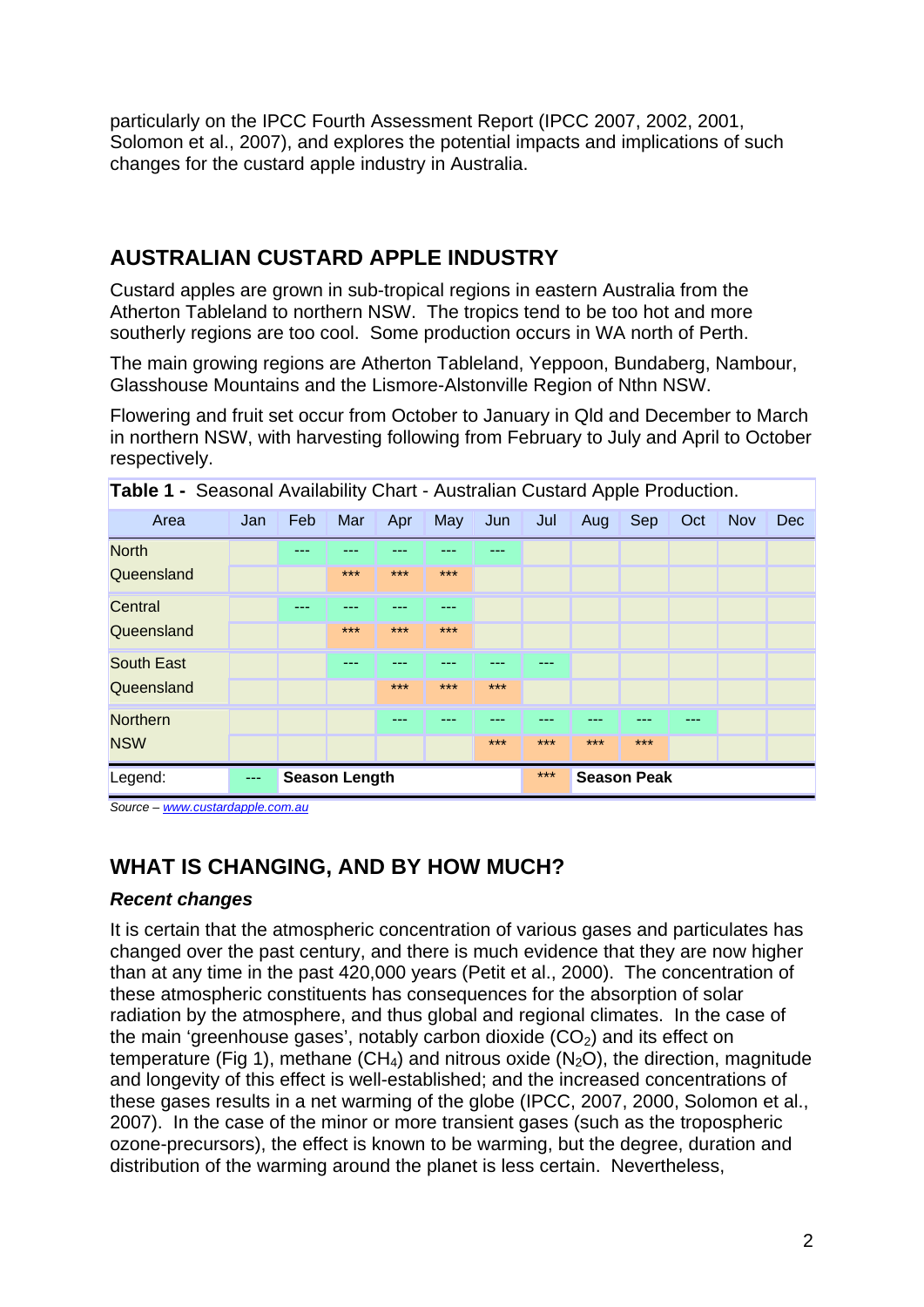independent evidence from observations of the climate of the past century and a half, strongly implies that the total global radiant energy (gases and particulates) is having a warming effect on the world.



*Fig 1. Changes in annual global mean temperature (Solomon et al., 2007)* 

**"The global average surface temperature has increased, especially since about 1950.** The updated 100-year trend (1906–2005) of 0.74°C ± 0.18°C is larger than the 100-year warming trend at the time of the TAR (1901–2000) of  $0.6^{\circ}$ C  $\pm$  0.2°C due to additional warm years. The total temperature increase from 1850-1899 to 2001-2005 is 0.76°C  $\pm$  0.19°C. The rate of warming averaged over the last 50 years (0.13°C  $\pm$ 0.03°C per decade) is nearly twice that for the last 100 years". (Solomon et al., 2007). About three-quarters of the change observed since 1850 is attributed to human actions (IPCC, 2007).

Australian annual mean temperatures have increased by  $0.82^{\circ}$ C since 1910, with rapid increases, particularly since 1950 (Smith, 2004), with night-time temperatures increasing faster (0.11°C/decade) than daytime temperatures (0.06°C/decade). Night-time (minimum) temperatures have particularly risen sharply in the northeast of Australia. There are also trends from 1957 to 2003 of increasing frequency in hot days (35 $\mathrm{^{\circ}C}$  or more) of 0.08 days per year and a decreasing trend in cold nights (5 $\mathrm{^{\circ}C}$ or less) of 0.16 nights per year (Hennessy *et al*., 2004a).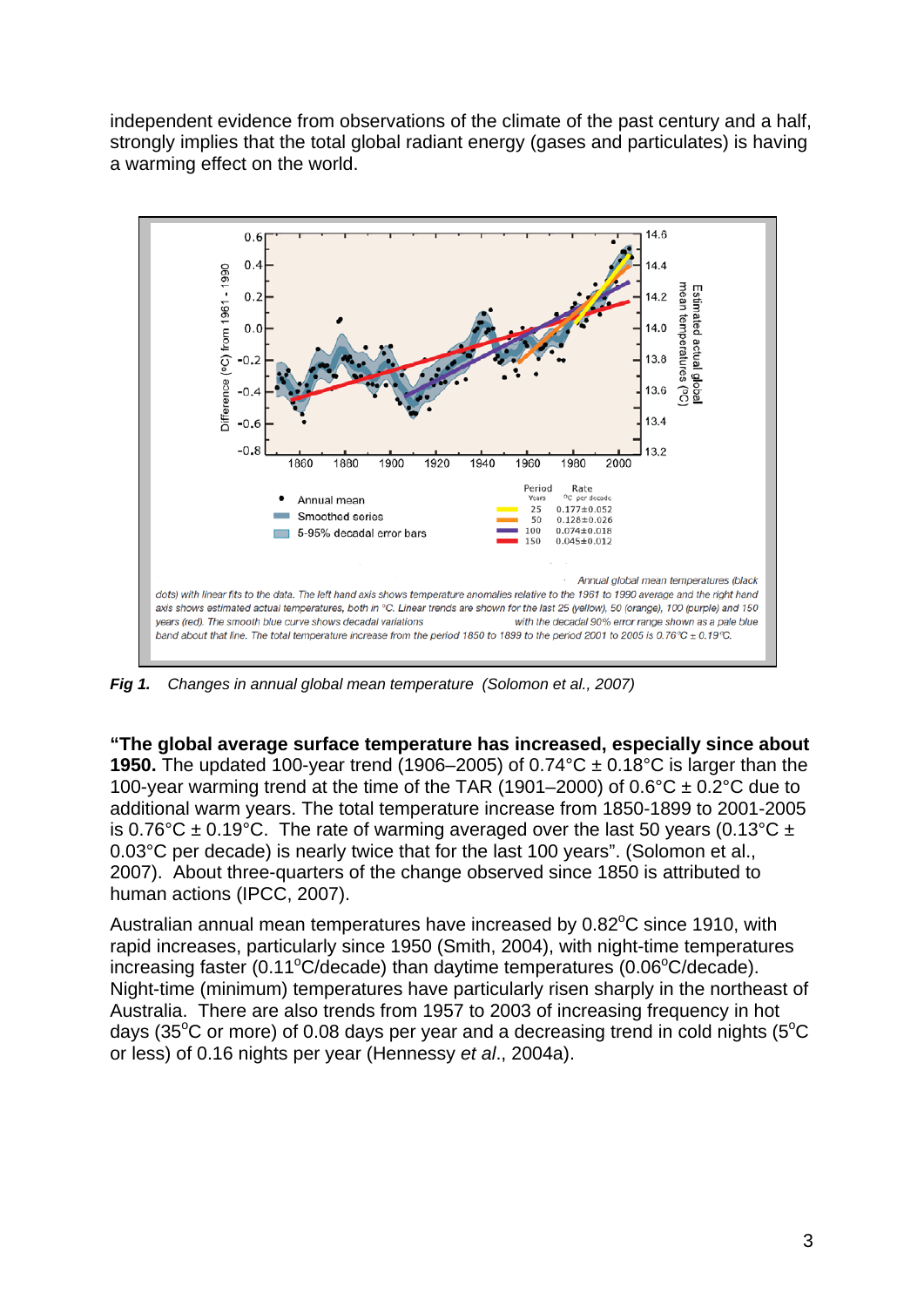

*Fig 2. Annual Temperature Changes in Queensland – (1910-2009)*  Source :- Climate Change in Queensland - What the Science is Telling Us - http://www.climatechange.qld.gov.au/pdf/climatechange-in-queensland-2010.pdf

Since 1900, annual Australian-average rainfall shows a moderate increase (7.9mm/decade), but it is dominated by high year-to-year variability (Smith, 2004). While north-eastern Australia has become wetter since 1950, much of eastern and southern Australia has become drier. This is due to a weakening or southward shift of the frontal systems that bring most rain to these regions (Marshall, 2003) and generally wetter conditions during the 1950's. Rainfall intensity in eastern Australia has increased from 1910 to 1998, but has decreased in the far southwest of Australia (Haylock and Nicholls, 2000) over this same time period.

The frequency of tropical cyclones in the Australian region has decreased since 1967 (Hennessy *et al*., 2004b), along with an increase in cyclone intensity, possibly as a result of a shift in areas of formation. Explosively developing cyclones and East Coast Lows off the New South Wales coast, have increased between 1979 and 1999 (Lim and Simmonds, 2002).

The general nature of the changes described above also include changes in regions where the custard apple industry is strongly represented.

Five sites were chosen to assess possible future climate changes – Mareeba, Yeppoon, Bundaberg, Nambour and Lismore, these sites representing the extent of the majority of custard apple production in eastern Australia. A fifth site (Coffs Harbour) was selected as it is south of the current production regions.

*Fig 3. Five sites (plus one) assessed for climate change impacts.* 

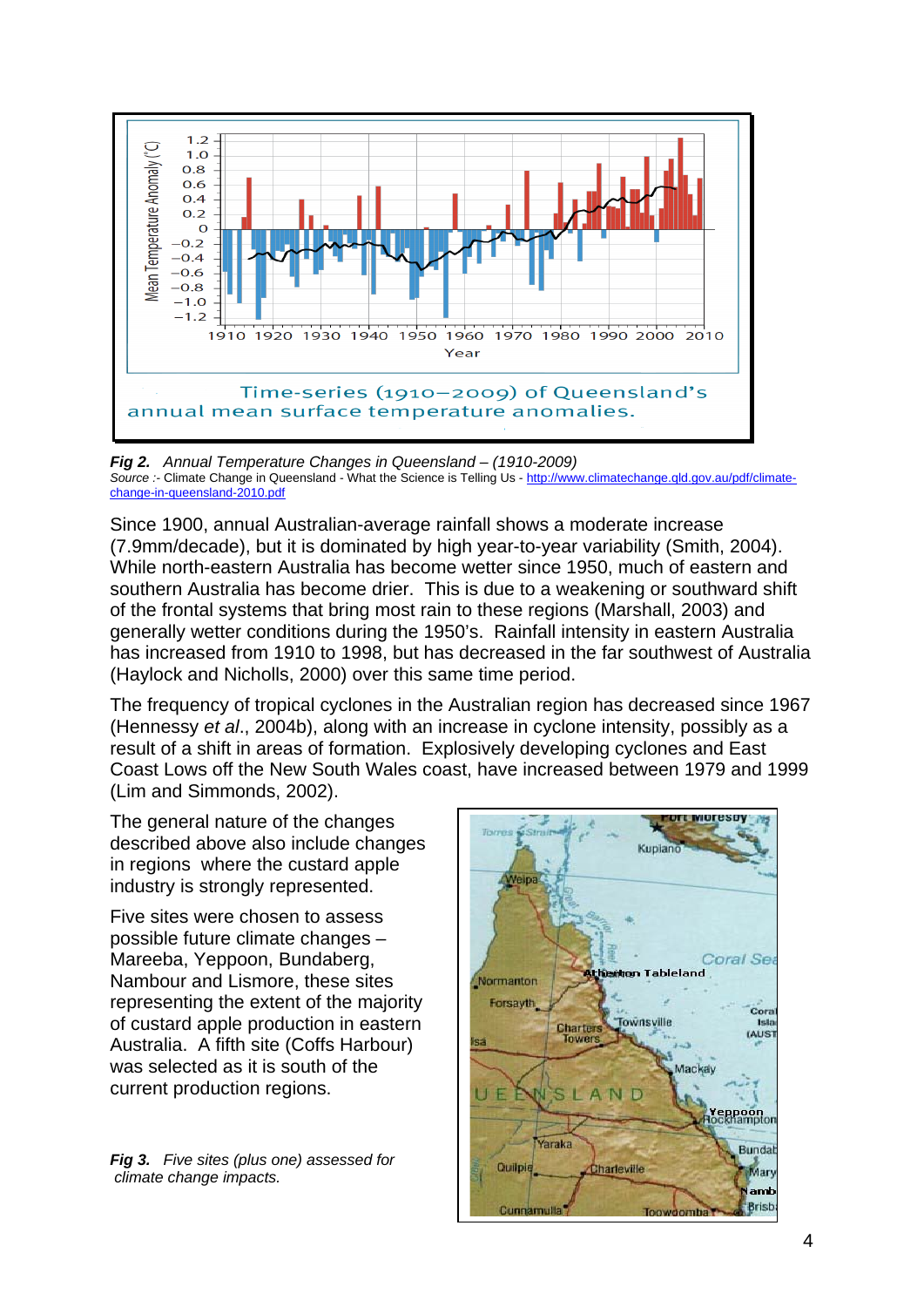**Table 2 -** Historical temperature changes (1957 to 2005) with temperature trends expressed in degrees Celsius per 100 years, for six eastern Australian locations.

| <b>Site</b>          | Annual<br>mean<br>temperature<br>change | Winter<br>minima<br>change | Summer<br>maxima<br>change |
|----------------------|-----------------------------------------|----------------------------|----------------------------|
| Mareeba              | 2.52                                    | 5.3                        | 0.9                        |
| <b>Bundaberg</b>     | 1.70                                    | 2.2                        | 1.0                        |
| Yeppoon              | 0.79                                    | 1.2                        | $-0.01$                    |
| Nambour              | 3.26                                    | 6.1                        | 1.1                        |
| Lismore              | 0.47                                    | 0.36                       | 0.2                        |
| <b>Coffs Harbour</b> | 1.93                                    | 3.4                        | 0.9                        |

**Temperature** affects custard apples in many ways, including influencing timing and reliability of flowering, fruit growth, ripening and fruit quality. Custard apple fruit are susceptible to skin discolouration and splitting when prolonged temperatures below about 13°C are experienced during the later stages of fruit development (DPI&F, 1998).

Temperatures of 25°C to 28°C during flowering (October to February) are favourable for good fruit set. At temperatures above 28°C, custard apples produce more growth and fewer flowers, and drying of flower parts increases (Sanewski,1988).

Temperatures above  $32^{\circ}$ C are more conducive to vegetative flushing and increased competition between fruitlets and vegetative growth, resulting in reduced fruit set (George and Nissen,1987)

There are strong trends of increased mean annual temperature across the five sites (Table 2), ranging from  $0.47^{\circ}$ C per century (Lismore) to  $3.26^{\circ}$ C per century (Nambour). About 60 to 80% of the warming arises from change in night-time temperatures and 55 to 70% of the warming is from temperature increases in the May-October period.

Custard Apples are sensitive to *frosts*, which can kill or severely damage both young and bearing trees. Temperatures at or about 4°C can affect fruit quality through splitting and discolouration (Sanewski,1988).

In frost-affected custard apple-growing regions in Australia, there have been significant decreases in the number of frosts (Table 3), the date of last frost, the length of the frost period and the date of the first frost (i.e. the first frost is slightly later - see Nambour example in Fig. 4) over the past five decades. These changes are largely explained by the general increases in minimum temperatures experienced at these sites.

If minimum temperatures increase as projected, and providing rainfall doesn't decrease too markedly, then the historical trends towards lowered risk of frost are likely to continue.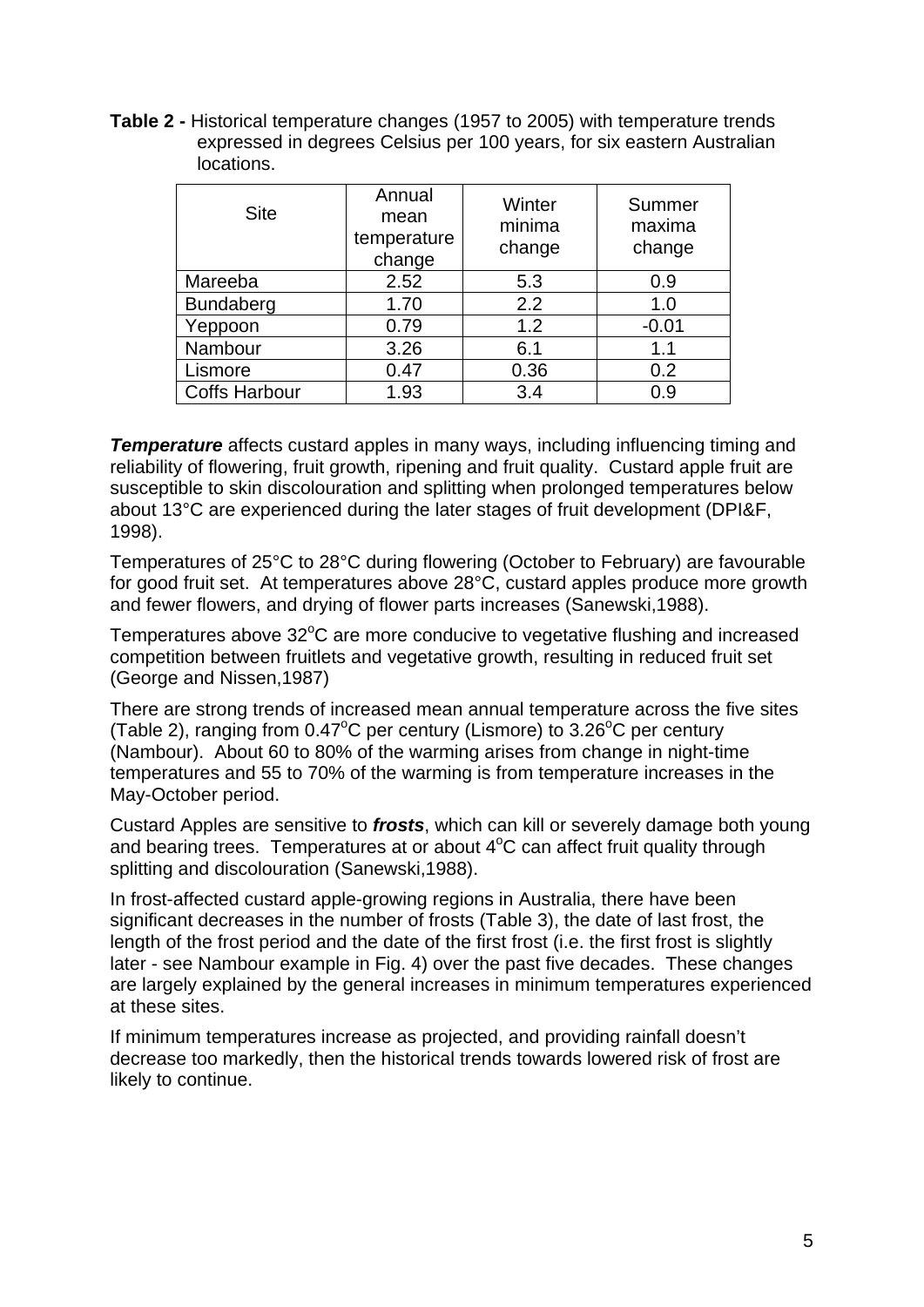**Table 3 -** Changes in the numbers of frosts, the timing of the first and last frosts and the length of the frost period in frost affected sites (over the past 100 years), for six eastern Australian locations.

| <b>Site</b>          | Change in the<br>number of<br>frosts | Change in the<br>timing of the<br>first frost | Change in the<br>timing of the<br>last frost | Change in the<br>length of the<br>frost period |
|----------------------|--------------------------------------|-----------------------------------------------|----------------------------------------------|------------------------------------------------|
| Nambour              | $-14$                                | 39                                            | $-43$                                        | -81                                            |
| Lismore              | $-17$                                |                                               | 15                                           |                                                |
| <b>Coffs Harbour</b> | -6                                   |                                               | $-16$                                        | -43                                            |

*Note: Mareeba, Yeppoon and Bundaberg are generally not frost-affected.* 



*Fig 4 - Trends in frost incidence for Nambour.* 

### *Relative humidity*

A relative humidity of 70% to 80% is best for fruit set and the development of good fruit shape (Sanewski,1988). Poor fruit set in southeast Queensland is often as a result of relative humidity below 30% (George and Nissen, 1988.)

Optimum conditions are :-

- Temperature  $25^\circ + / -5^\circ C$
- Relative Humidity  $-75-90%$  (George, 2011)

Periods of *heat stress* (for example - days with temperatures above 35°C) especially if accompanied by low humidity will adversely affect fruit set. Fruit can also be burnt by high radiation loads. Generally across the five sites, there are trends towards increasing numbers of heat stress days (Table 4).

Fruit set is also enhanced by high diurnal temperature ranges (the difference between daytime maxima and night-time minima); this too has been decreasing in most of the six sites (Table 4). A low diurnal temperature range decreases the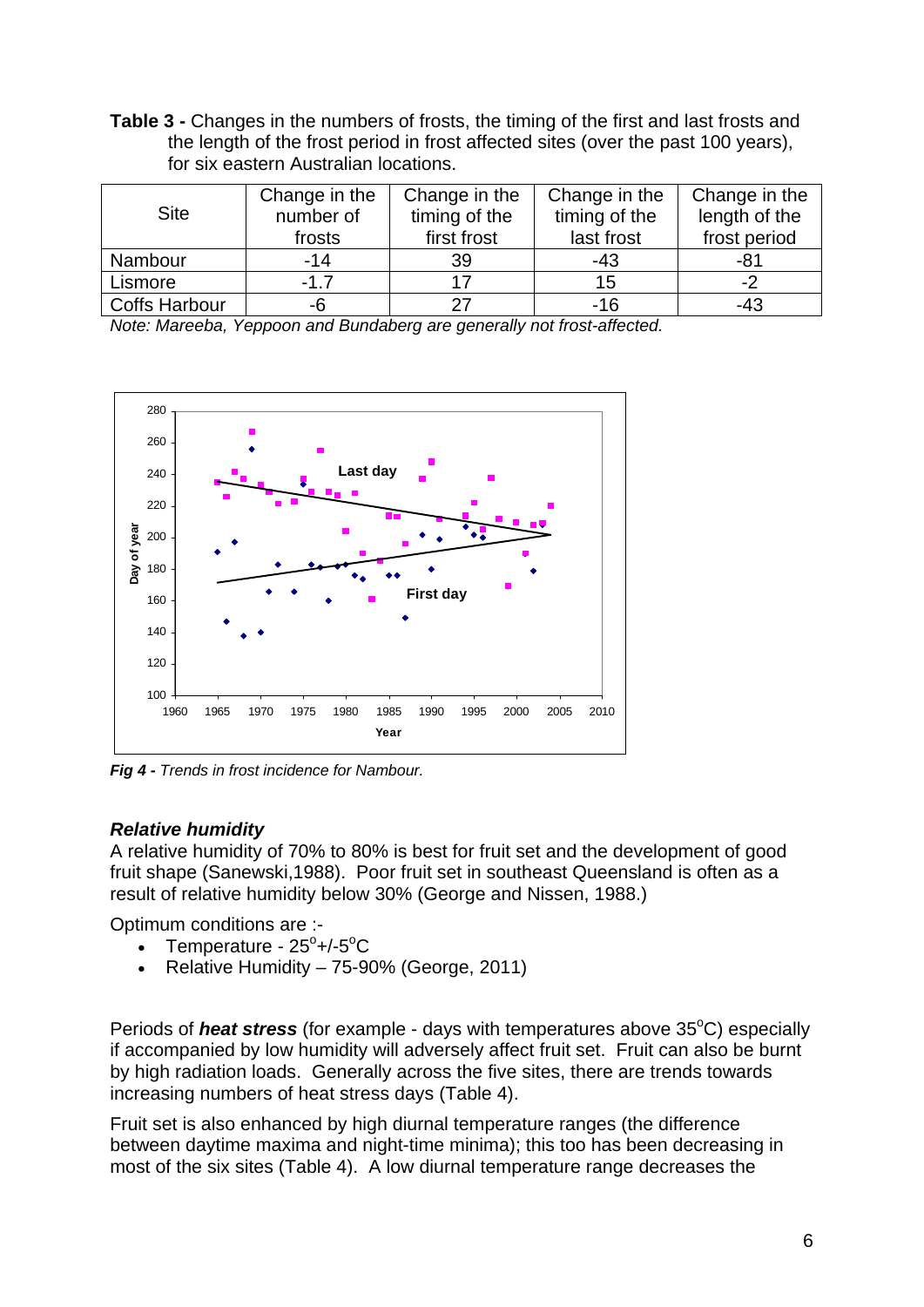chances of male and female flower parts being open at the same time to achieve pollination.

Irrigation demand is strongly affected by evaporation rates. High quality, long-term and consistent measurements of evaporation are rare. We have used the Penman-Monteith equation (FAO) to estimate potential evaporation based on more commonly measured atmospheric variables. However, wind-run is not varied and where this has changed, we will not have represented this in our estimates which show increases in potential evaporation across all sites, except Lismore (Table 4). This is likely to have resulted in progressively higher irrigation requirements over time, assuming that all other factors (e.g. technology, pricing, availability) were not changed.

Table 4 - Historical changes in evaporation (mm), diurnal temperature range (°C), heat stress frequency (days per year with maximum temperature greater than  $35^{\circ}$ C) for six eastern Australian locations (1957 to 2005), with trends expressed as a change per 100 years.

| <b>Site</b>          | Daily<br>evaporation<br>change | Change in diurnal<br>temperature range | Change in<br>heat stress<br>frequency |
|----------------------|--------------------------------|----------------------------------------|---------------------------------------|
| Mareeba              | 0.28                           | $-3.1$                                 | 1.05                                  |
| Yeppoon              | 0.89                           | $-2.44$                                | 5.03                                  |
| <b>Bundaberg</b>     | 0.16                           | $-0.25$                                | 1.29                                  |
| Nambour              | 0.44                           | $-2.76$                                | 2.79                                  |
| Lismore              |                                | 0.22                                   | 0.22                                  |
| <b>Coffs Harbour</b> | 0.62                           | $-1.04$                                | 0.72                                  |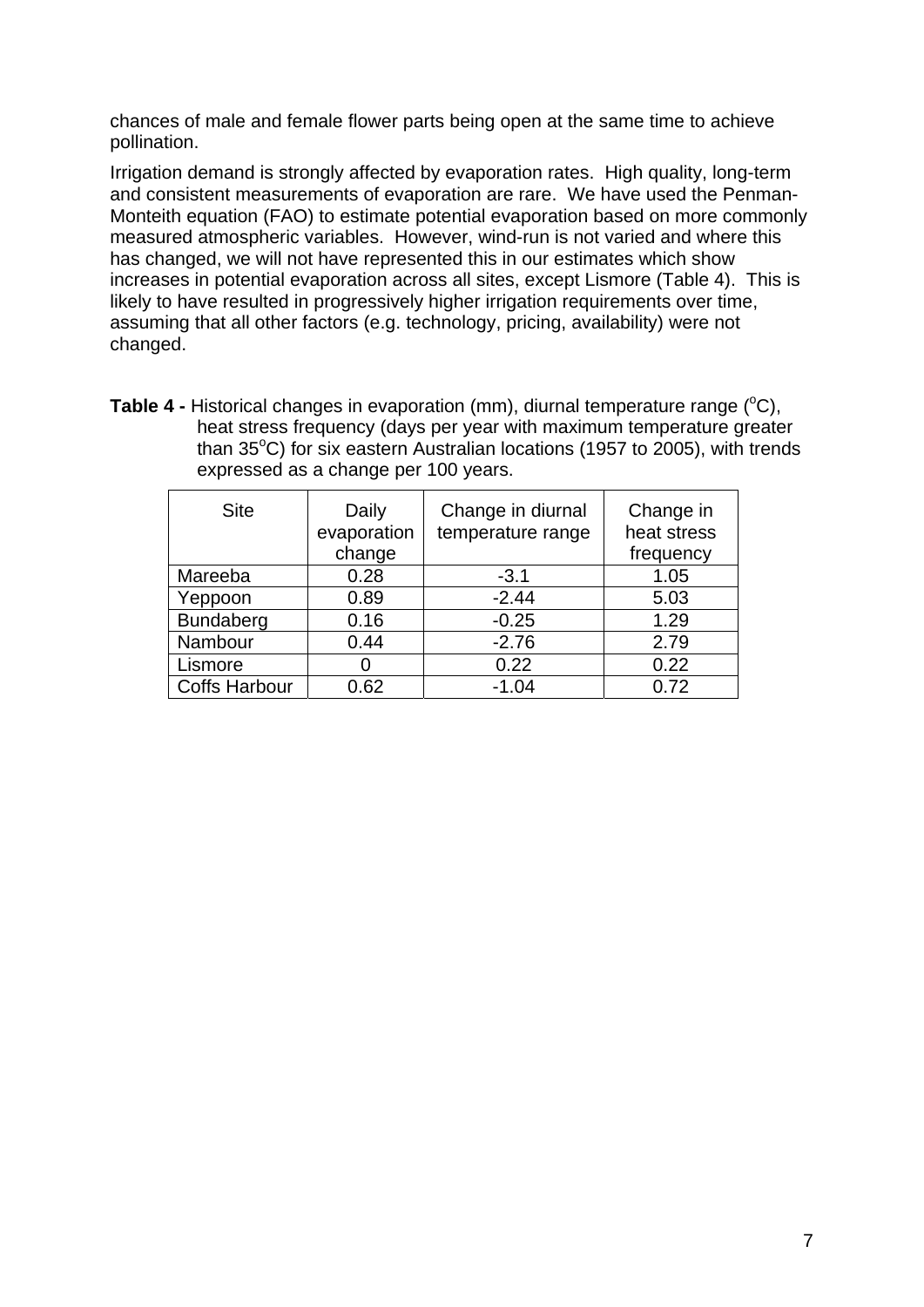| <b>Climatic factor</b>                       | Impact on custard apple growth and development                                                                                                                                             |
|----------------------------------------------|--------------------------------------------------------------------------------------------------------------------------------------------------------------------------------------------|
| Storm damage (incl.<br>cyclones)             | Fruit loss, tree and infrastructure damage                                                                                                                                                 |
| Frost                                        | Frosts kill or severely damage both young and<br>bearing trees                                                                                                                             |
| Very low humidity at<br>flowering            | Desiccation of pollen and fruitset failure                                                                                                                                                 |
| <b>Heat stress</b>                           | Desiccation of pollen and fruitset failure                                                                                                                                                 |
| Higher maximum and<br>minimum temperatures   | Earlier maturity under higher temperature conditions                                                                                                                                       |
| Diurnal temperature<br>variation             | The greater the diurnal temperature range the greater<br>the chances for male and female flower parts being<br>open at the same time, and therefore achieving<br>pollination and fruit set |
| Wet conditions for 24<br>hours or longer     | Pollen becomes too moist, it breaks down and leads<br>to fruitset failure                                                                                                                  |
| Hot sites and hot windy<br>conditions        | Higher evaporation rates and thus greater need for<br>irrigation and mulch                                                                                                                 |
| Combination of suitable<br>soils and climate | Industry location                                                                                                                                                                          |

**Table 5 -** How climate affects critical stages in custard apple production.

## *Projections of future change*

A selection of climate models, driven by a range of scenarios of human development, technology and environmental governance, project the global mean temperature to rise a further 2 to 5.8°C during the 21<sup>st</sup> Century (IPCC, 2000). This is a large range, with about half of the variation in projected temperatures being due to uncertainties in the climate models, and the other half due to uncertainties regarding greenhouse gas emissions which are closely tied to social, economic and technological aspects of our future. The projected warming is not evenly distributed around the globe: continental areas warm more than the ocean and coastal areas, and the poles warm faster than equatorial areas. When translated to Australia, there are anticipated to be substantial increases in temperature over and above those already experienced.

For the five custard apple growing sites assessed, expected changes by 2030 vary from 0.8 to 1.3 $^{\circ}$ C. The changes up to 2030 are consistent with the existing trends in mean temperature.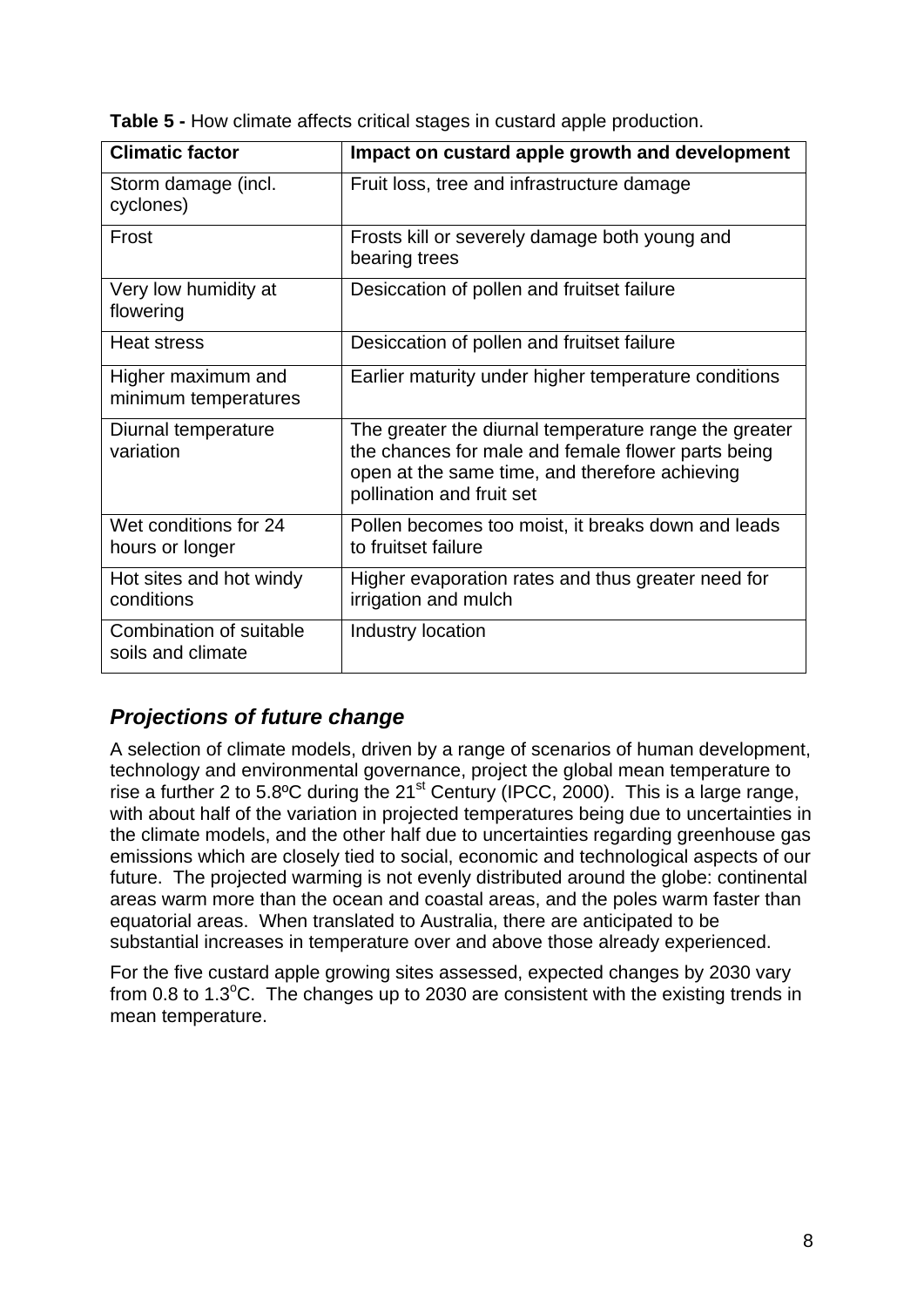Table 6 - Historical mean temperature increases (°C) for eight eastern Australian locations compared with A1F1 Scenario of temperature increase from the 1990 baseline period.

| <b>Site</b>          | Temperature increase<br>$(^{\circ}C/100$ yrs) | A1F1 Scenario - 2030 (°C) |
|----------------------|-----------------------------------------------|---------------------------|
| Mareeba              | 2.5                                           | 0.8                       |
| Yeppoon              | 1.5                                           | 0.9                       |
| <b>Bundaberg</b>     | 17                                            | 1.0                       |
| Nambour              | 3.2                                           | 1.0                       |
| Lismore              | 2 <sub>1</sub>                                | 1.2                       |
| <b>Coffs Harbour</b> | 1.9                                           | 12                        |

A *mean warming* of 0.4 to 2.0°C is anticipated over most of Australia by the year 2030, relative to 1990, and 1 to  $6^{\circ}$ C by 2070 (CSIRO, 2001). Mean temperature change is likely to be greatest inland and least on the coast. Most warming is expected to occur in spring and summer, and least in winter.

There is no strong indication whether the *diurnal temperature range* is likely to change. In contrast, the current trend towards lower *frost risk* is likely to continue in all frost-affected sites. However, whilst there is an expectation of a 10 to 50% increase in *days over 35<sup>°</sup>C* by 2030 across Australia, the occurrence of hot spells is more likely to increase in frequency in inland areas and to a lesser extent on the coast.



*Fig 5.* Changes in temperature for two contrasting scenarios for 2030.

#### **Emission scenarios**

The A1F1 Scenario describes a future world where very rapid economic growth occurs together with a world population which peaks about 2050 and then declines, with a fossil-fuel intense energy system The B1 Scenario describes a world which is significantly different – much less

emphasis on materialism and the introduction of clean technologies. https://wiki.csiro.au/confluence/display/ozclim/Science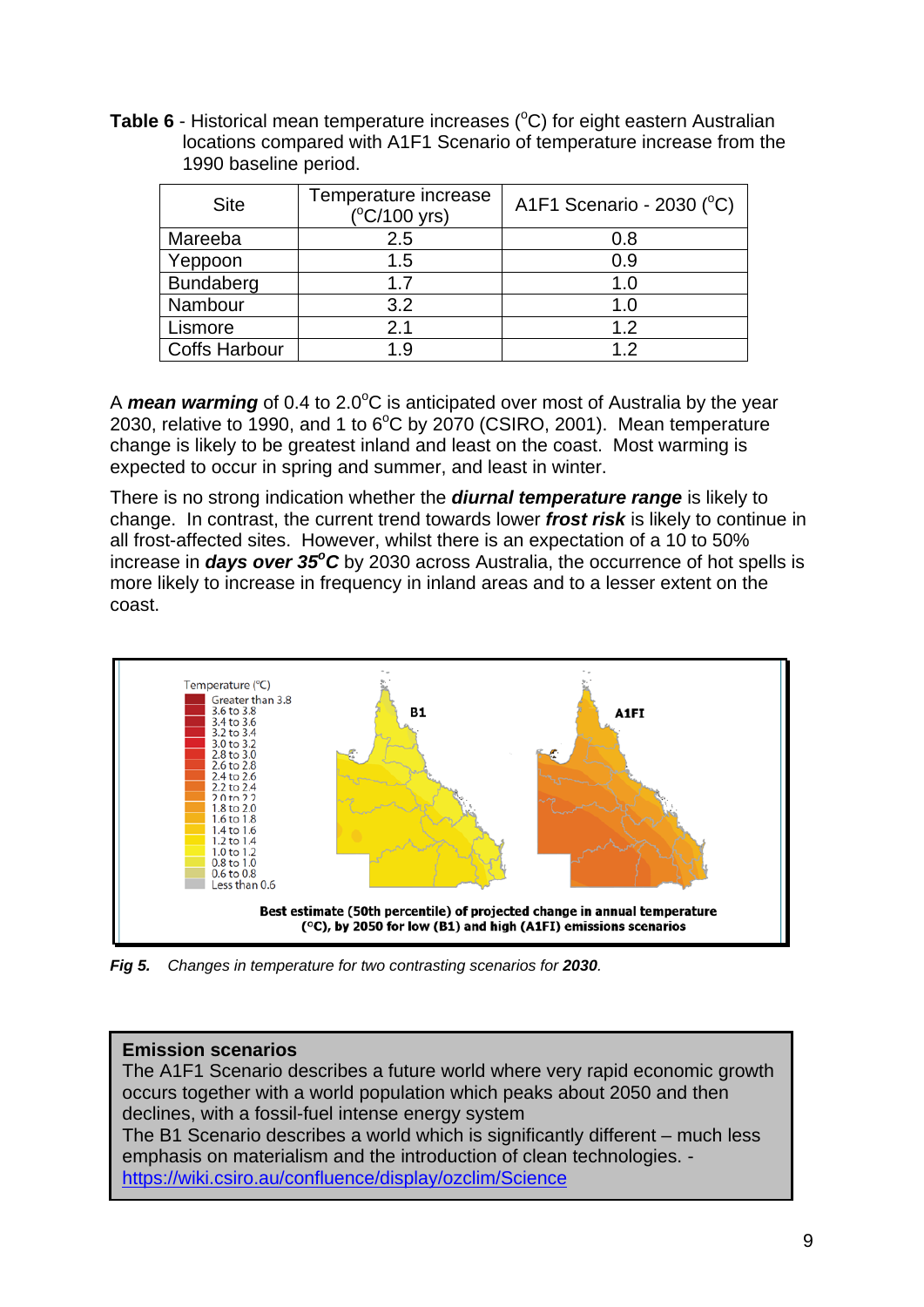Annual humidity tends to decrease over Australia, with largest decreases in the south and west, and little change along the east coast.

Small decreases in relative humidity are projected over most of Australia. The range of change in annual humidity by 2030 is around -2% to +0.5% with the best estimate being a 1% decline.

| <b>Table 7</b> - Relative Humidity decrease (%) for six eastern Australian locations - A1F1 |
|---------------------------------------------------------------------------------------------|
| Scenario Seasonal Relative Humidity decrease from the 1990 baseline                         |
| period.                                                                                     |

| <b>Site</b>          | RH (%)   | RH (%)   | RH (%)   | RH (%)   |
|----------------------|----------|----------|----------|----------|
|                      | decrease | decrease | decrease | decrease |
|                      | (Summer) | (Autumn) | (Winter) | (Spring) |
| Mareeba              | 0.6      | 0.7      | 0.4      | 0.3      |
| Yeppoon              | 0.9      | 0.7      | 0.7      | 0.6      |
| <b>Bundaberg</b>     | 0.9      | 0.6      | 0.8      | 0.8      |
| Nambour              | 0.8      | 1.0      | 1.0      | 0.8      |
| Lismore              | 1.1      | 1.6      | 1.5      | 1.3      |
| <b>Coffs Harbour</b> | 1.2      | 1.8      | 2.1      | 1.8      |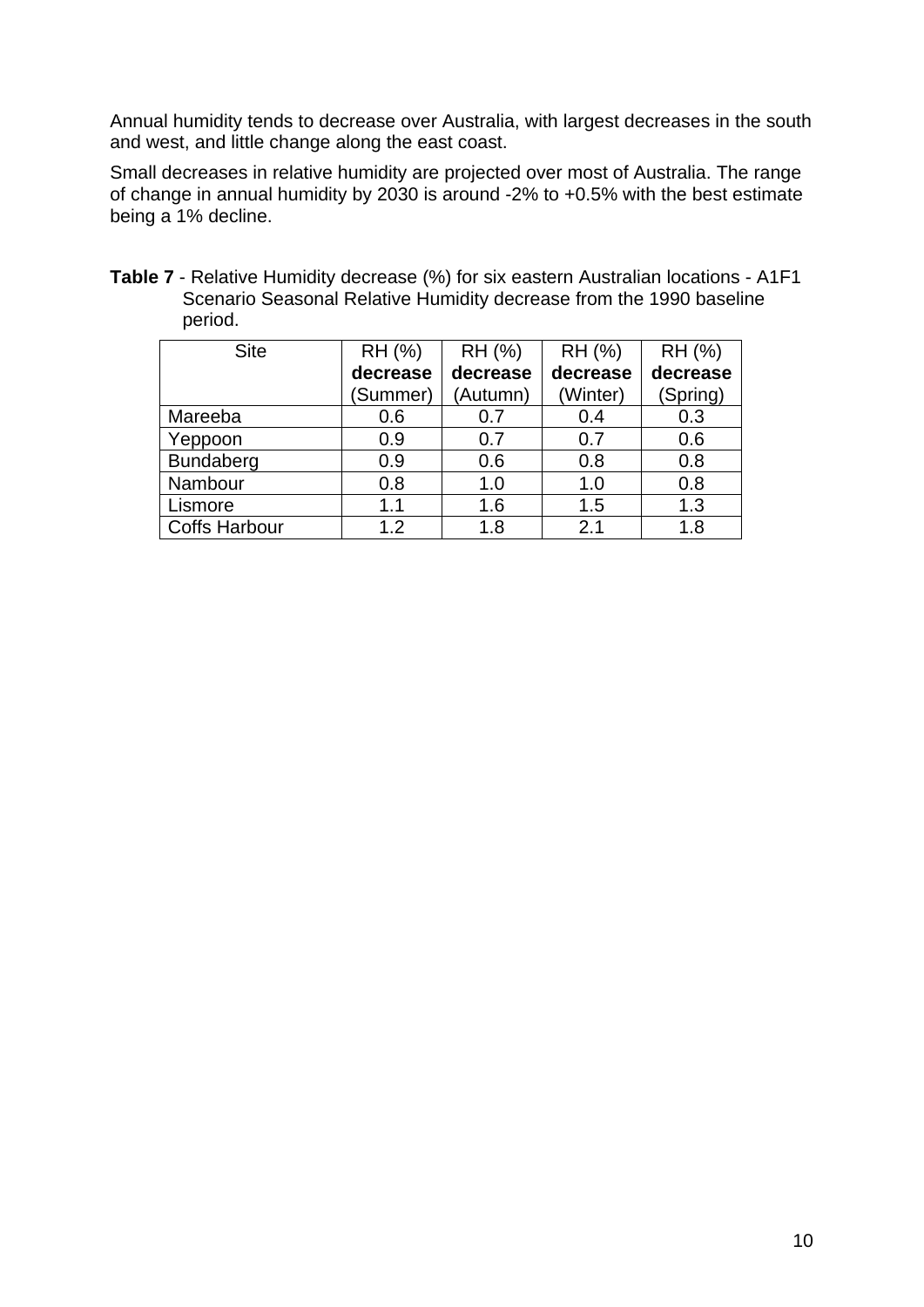

*Fig 6. Changes in Monthly Relative Humidity for 2030.*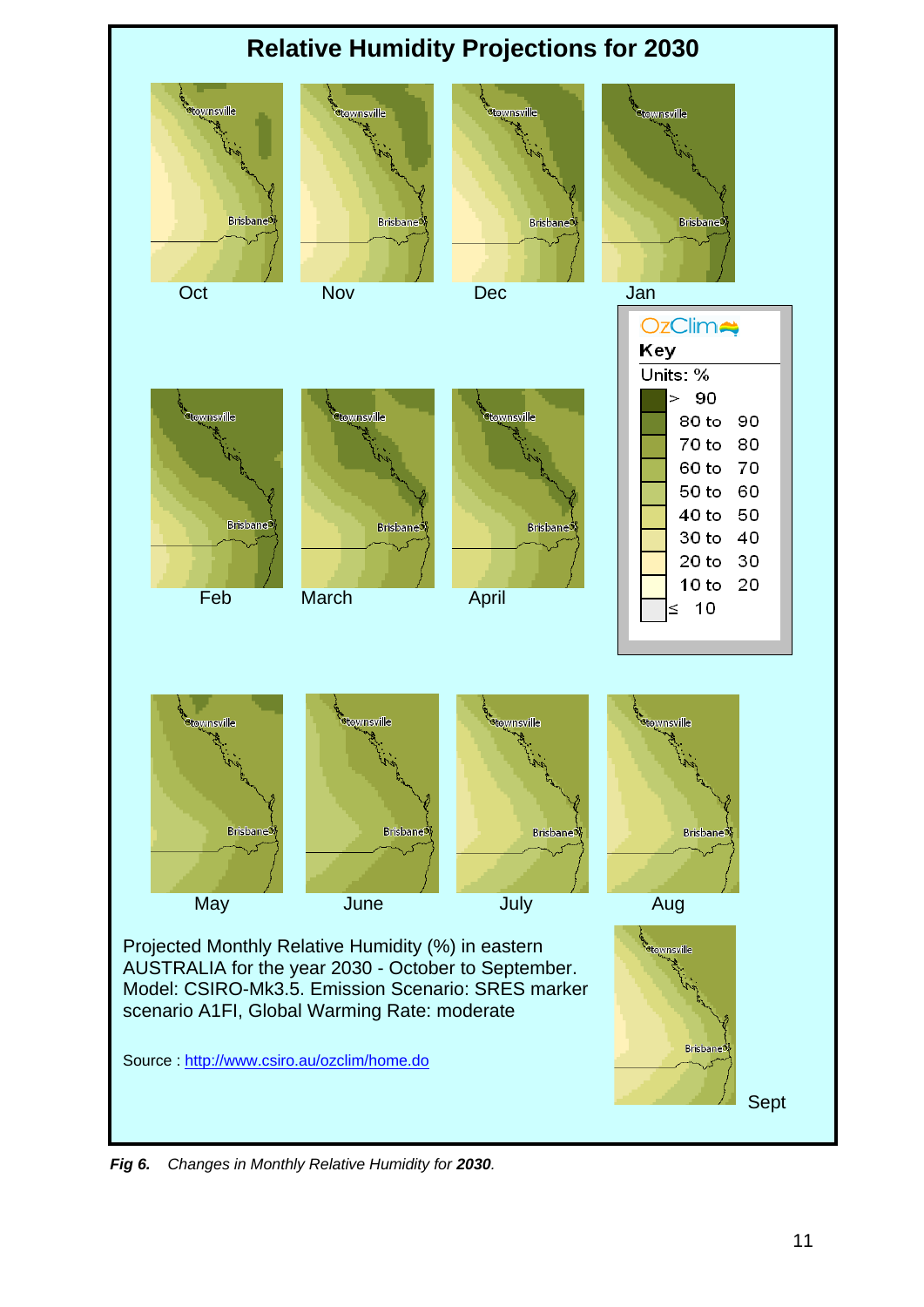A tendency for less *rainfall* is expected in the south-west of WA (-20 to +5% by 2030, -60 to +10% by 2070). In much of eastern Australia, projected ranges are uncertain (e.g. -10 to +10% by 2030 and -35 to +35% by 2070). Recent analyses indicate that Queensland coastal rainfall may on balance decline but that this may vary with season.



*Fig 7.* Changes in rainfall for two contrasting scenarios for 2030.

There is uncertainty as to the likely change in the frequency and strength of *El Niño (ENSO) events*. Even in the absence of increases in El Nino events, projected changes in atmospheric moisture balance (rainfall minus potential evaporation) will lead to drier conditions over Eastern and Southern Australia with a greater likelihood of droughts. These more frequent droughts are likely to be accompanied by higher temperatures, which will compound the problem.

This, combined with expectations of increased evaporation, suggest increased irrigation demands.

*Rainfall intensity* is expected to generally increase with warmer temperatures, as the air can hold more moisture (about 6 to 8% per  $^{\circ}$ C) enabling more intense precipitation. If rainfall intensity does increase, this may increase soil erosion risk and also may increase the frequency of waterlogging.

Scenarios of rainfall intensity (e.g. Hennessy, 2004b) indicate considerable geographical diversity in possible responses, with a tendency for a decrease in rainfall extremes along the east coast in autumn and winter, although most models project an increase in the intensity of extreme rainfall in spring and summer on the north-east coast.

When broken down by *seasons*, spring rainfall tends towards decreases ranging from zero to -20% by 2030 and zero to -60% by 2070. Autumn shows a tendency for decreases with changes from +7% to -13% by 2030 and +20% to -40% by 2070. Summer (+7% by 2030 and +20% by 2070) and winter (+13% by 2030 and +40% by 2070) showing no particular directional changes (Cai et al. 2003).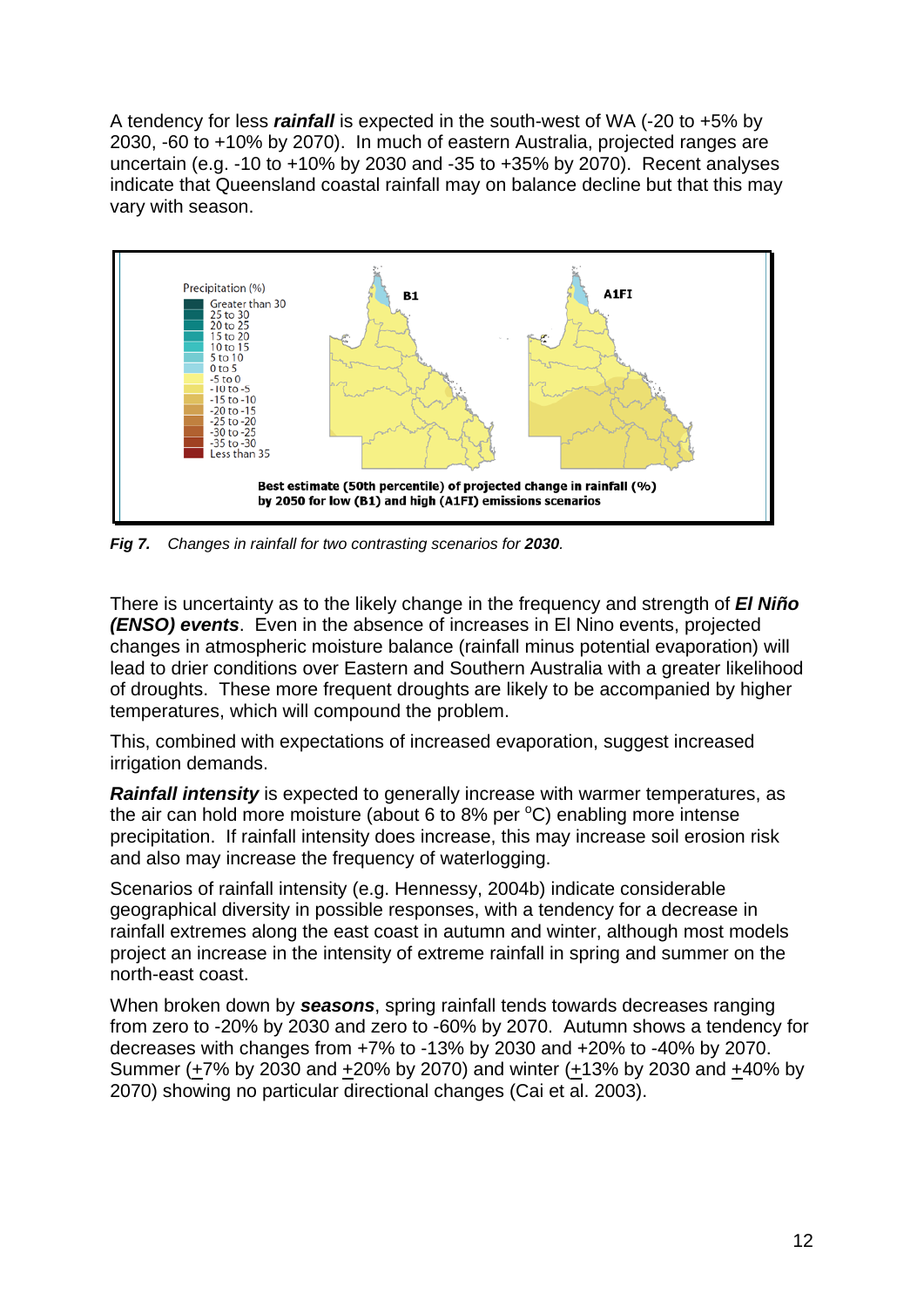

*Fig 8. Changes in seasonal relative humidity for 2070*

Australian *tropical cyclone* frequency and regions of occurrence show little change under enhanced greenhouse conditions, but there is a 56% increase in the number of *storms* with wind speeds exceeding 30 ms-1 (108 km per hr) and an increase in the number of storms south of latitude 30°S (Walsh *et al.*, 2004). However, the confidence in these projections is only moderate due to issues with representation of ENSO in the models.

Climate change may bring slightly higher extreme *wind speeds* to parts of southern Australia, especially in spring and summer, but lower wind speeds on the north coast of NSW and the Queensland coast, with exceptions under cyclonic conditions.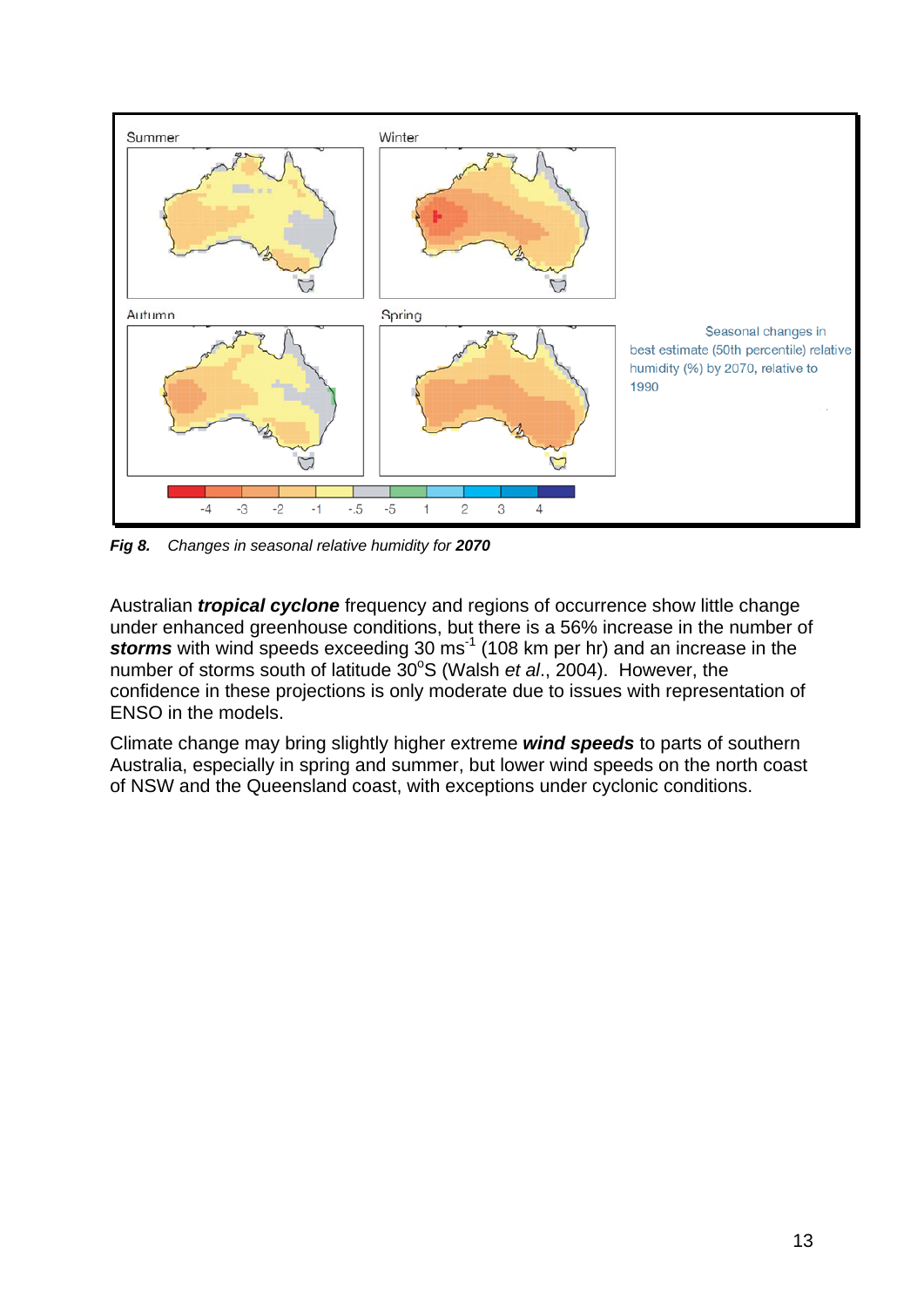## **HOW WILL CLIMATE CHANGE AFFECT THE AUSTRALIAN CUSTARD APPLE INDUSTRY?**

Climate change could feasibly affect the custard apple industry in many ways. Potential effects of the climate changes outlined above are briefly documented, based on current understanding of custard apple agronomy and physiology.

| Change                     | <b>Issues</b>                                                                       | Potential impacts on custard apple growth and<br>development                                                                                          |
|----------------------------|-------------------------------------------------------------------------------------|-------------------------------------------------------------------------------------------------------------------------------------------------------|
| Temp.<br>related           | Less diurnal<br>temperature range                                                   | Reduced chances of overlap between open stages<br>of male and female flower parts. Therefore less<br>potential for pollination and fruitset.          |
|                            | Hotter summer<br>temperatures                                                       | Pollination failures if heat stress days occur during<br>flowering.                                                                                   |
|                            | Significantly warmer<br>temperatures in<br>general                                  | A shift in the growing regions - away from the<br>hotter producing areas to new areas currently<br>regarded as being marginally too cool.             |
|                            | Time to reach<br>maturity                                                           | Warmer temperatures suggest that fruit will set<br>and reach maturity earlier in the season, shifting<br>the harvest times for different areas.       |
|                            | Insect activity                                                                     | Insect activity is closely related to temperature, so<br>a rise in temperature suggests more active insect<br>populations (both pests and predators). |
|                            | Increasing number<br>of heat stress days                                            | Pollination failures if heat stress days occur during<br>flowering.                                                                                   |
| <b>Moisture</b><br>related | Greater moisture<br>extremes - more<br>frequent excessively<br>wet and dry periods. | Increased irrigation demand during dry spells, and<br>potential water-logging under high intensity rainfall<br>events.                                |

**Table 8 -** Climate change impacts on custard apple growth and development.

### **Heat stress**

Generally, the frequency of heat stress days is likely to increase only marginally if temperature increases by 2030 are at the lower end of the projection range (B1 Scenario), but increase by two to five-fold if temperature increases are at the upper end of the range (A1F1 Scenario). The increase in heat stress frequency with temperature is essentially exponential. If temperature increases proceed as indicated in the climate change scenarios, heat stress days would be commonplace during flowering at all of the five sites, by 2030.

So, where there is an increase in the number of heat stress days during flowering, reduced fruit set will also most likely occur, especially if accompanied by low humidity.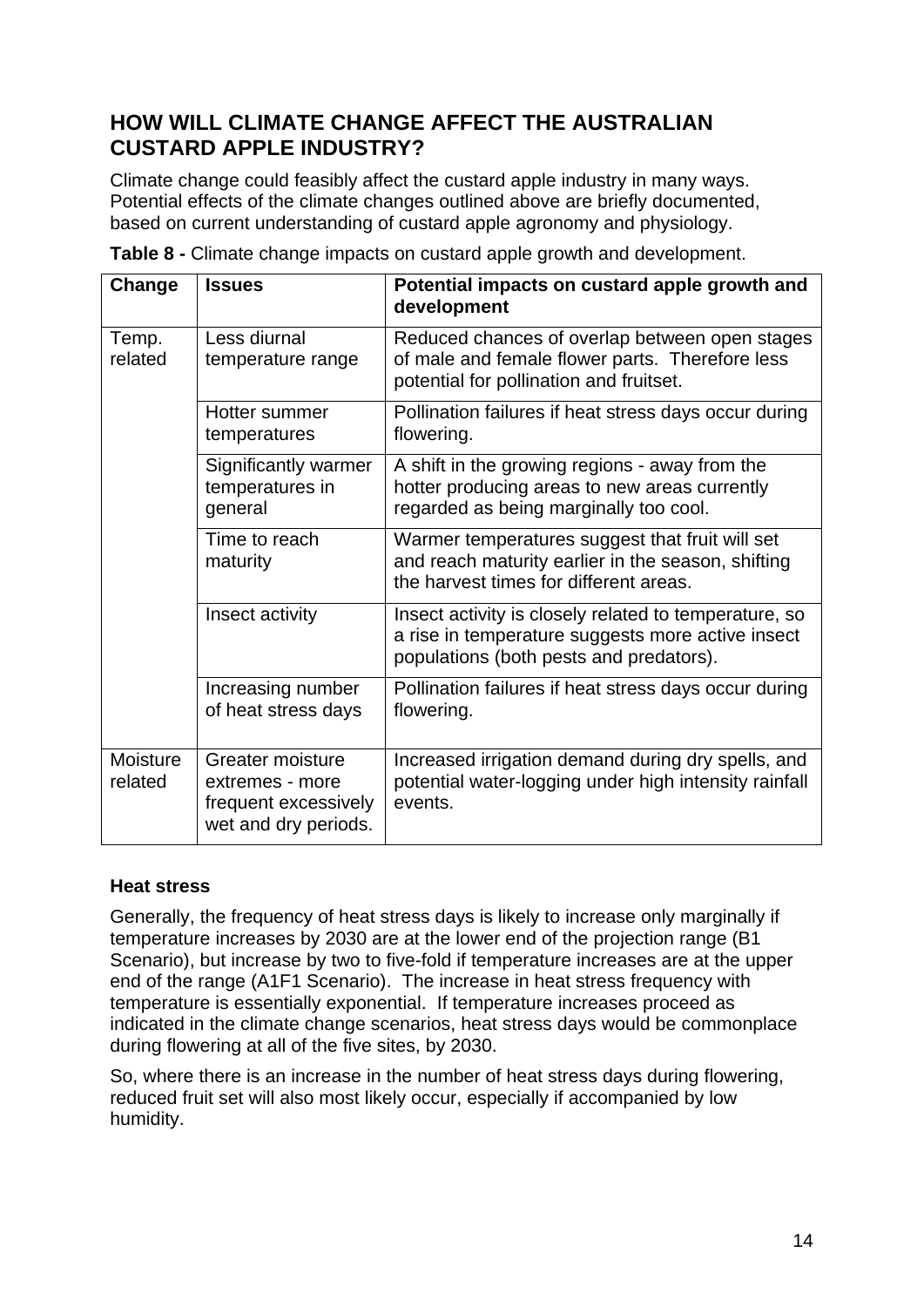### **Pollination and Humidity**

During the flowering, pollination and fruit set phases in custard apple, stigmas loose their receptivity to pollen before pollen is released, a process called dichogamy. The result is a low level of natural pollination and subsequent fruit set when these female and male stages within each flower do not properly coincide (George et al., 1988).

Stigmas may remain receptive for longer under high humidity conditions, providing opportunities for higher levels of pollination and fruit set. High temperature and low humidity has the opposite effect. Relative humidity below 75% has a negative impact on fruit set by affecting stigma receptivity (George, 2011).

Male and female stages overlap for longer in custard apple varieties which have a naturally high fruit set capability.

## **HOW CAN THE INDUSTRY ADAPT?**

There appear to be many potentially significant impacts of climate changes on the custard apple industry, some of which may be positive, some negative. There is a need to identify management strategies to either offset negative impacts or to take advantage of positive responses. Previous assessments of such adaptations have been made for other industries (e.g. Howden et al. 2003). One of the general conclusions from these analyses is that the best defence against future climate change is to continue to develop the capacity and knowledge to manage current climate variability more effectively.

Most of the anticipated climate changes point towards the need for a very high standard of orchard management in order to respond to the challenges that expected changes pose. Some of the expected changes may even see a need to consider a shift in orchard location (e.g. Schulze and Kunz, 1995). There is also a need to adapt marketing plans to accommodate anticipated changes in harvest times. Therefore the following potential management implications for growers and the industry may need to be considered.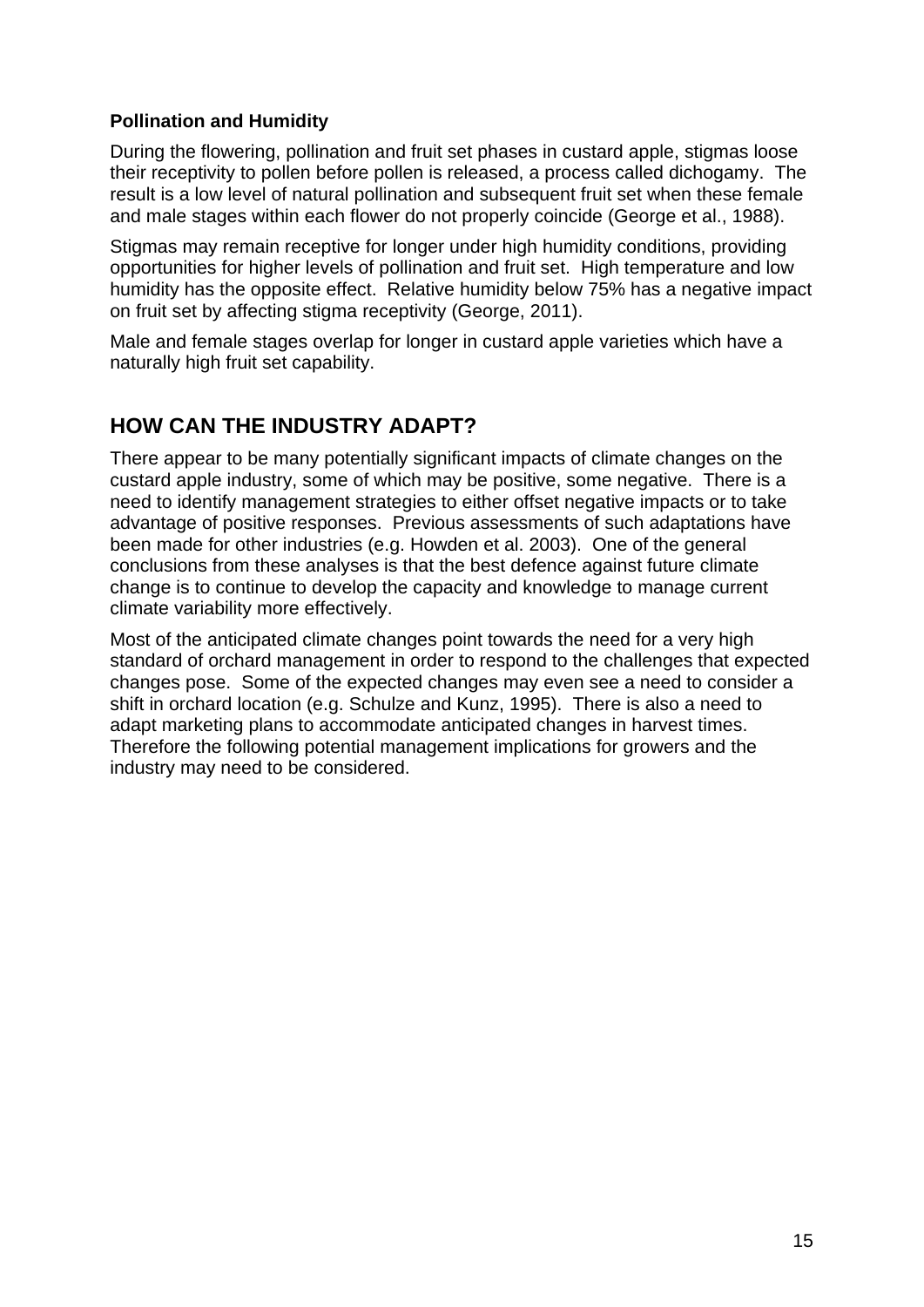**Table 9**. Potential implications for custard apple orchard management as a result of anticipated climate change.

| <b>Issue</b>                                     | <b>Potential management implications</b>                                                                                                                                                               |
|--------------------------------------------------|--------------------------------------------------------------------------------------------------------------------------------------------------------------------------------------------------------|
| Warmer night<br>temperatures                     | Areas previously considered too cool may now have potential as<br>custard apple production sites.                                                                                                      |
| Higher<br>summer<br>temperatures                 | Increased irrigation requirements, increased water storage capacity,<br>more accurate moisture monitoring systems and more efficient<br>irrigation systems.                                            |
|                                                  | Re-locate to cooler micro-climates or more southerly locations.                                                                                                                                        |
| Earlier<br>maturity times                        | Plan for earlier harvest times and address associated marketing<br>issues.                                                                                                                             |
| Waterlogged                                      | Even greater attention required for the control of this disease:-                                                                                                                                      |
| soils                                            | Better drainage, eg. higher row mounding.                                                                                                                                                              |
| Insect activity                                  | Closer monitoring and more responsive management of insect<br>pests and predators. Better control mechanisms                                                                                           |
| Increasing<br>number of<br>heat stress<br>days   | Efficient and effective irrigation scheduling and application system.<br>Select sites with greater water holding capacity in the root zone, eg.<br>deeper loams.<br>Greater use of mulch.              |
| Increase in<br>number of                         | Consider re-location of orchards to areas less prone to cyclones<br>and other extreme weather events such as hail.                                                                                     |
| cyclones and<br>storm events                     | Re-visit the use of windbreaks to reduce damage to trees and fruit.                                                                                                                                    |
|                                                  | Canopy management systems implemented, not only to improve<br>productivity and fruit quality but also to keep tree size smaller to<br>reduce structural damage in storms.                              |
| Increase in<br>frequency of                      | Installation of adequate water harvesting and storage structures to<br>capitalise on high rainfall events when they do occur.                                                                          |
| droughts                                         | Greater need for the selection, installation and maintenance of<br>effective moisture monitoring and irrigation scheduling systems.                                                                    |
|                                                  | Installation and maintenance of more efficient and effective<br>irrigation systems capable of adequately watering the whole orchard<br>using less water and with a quicker turn-around.                |
|                                                  | Effective use of under-tree mulching to reduce temperature in root<br>zone, help maintain soil organic matter levels in the face of<br>increased soil temperatures and reduce unnecessary evaporation. |
|                                                  | Allow for possible increases in irrigation demand and also consider<br>risks to supply reliability.                                                                                                    |
| Frost and cold<br>weather<br>during<br>flowering | If frost risk declines, plantings could occur in locations currently<br>unsuitable.                                                                                                                    |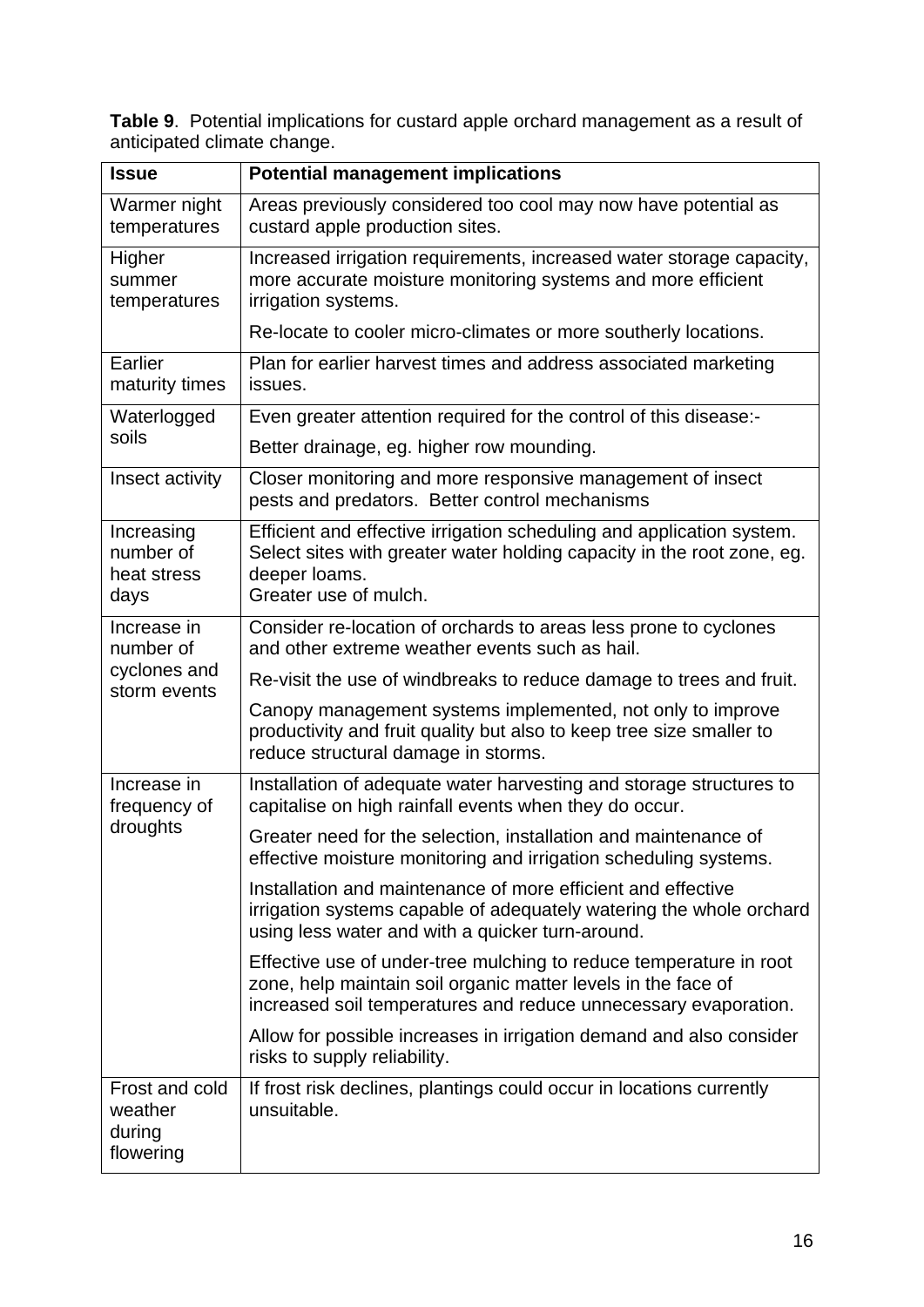In order for adaptation to climate change to be successful there will be a need to incorporate both pre-emptive and reactive adaptation strategies. These will need to occur in conjunction with already changing social, economic and institutional pressures. With this in mind, adaptation measures aimed at reducing the negative impacts of climate change will have to reflect and enhance current 'best-practices' designed to cope with adverse conditions. Whilst a range of technological and managerial options may exist as indicated in Table 9, the adoption of these new practices will require:

- 1. Confidence that climate changes several years or decades into the future can be effectively predicted against a naturally high year-to-year variability in temperature and rainfall that characterises these systems;
- 2. The motivation to change to avoid risks or use opportunities,
- 3. Development of new technologies, and demonstration of their benefits; and
- 4. Protection against establishment failure of new practices during less favourable climate periods (McKeon *et al*., 1993).

Adaptation strategies that incorporate the above considerations are more likely to be of value, as they will be more readily incorporated into existing on-farm management strategies.

## **WHAT ARE THE KEY RESEARCH CHALLENGES FOR THE FUTURE?**

We are in the early stages of assessing the impacts and consequences of climate change in horticulture in Australia. Growers are already managing horticultural production within a very variable climate. The best defence in managing the impacts of climate change in any system is to improve on the management of current climate variability. The following are challenges for growers, industry and scientists to address as climates continue to change :-

- Understand current climate variability and how it might be managed more effectively including the use of seasonal climate forecasting
- Continue to monitor climate changes in existing production areas
- Identify those agronomic and physiological factors affecting custard apple performance, which can be influenced easily by growers, to account for climate change as it is happening
- Determine the sensitivities of these factors in a changing climate
- Identify management options which growers and industry can use to manage climate variability and to be able to adapt to a changing climate
- Identify current "at risk" production sites, and new areas that may be suitable for production, following climate change
- If expansion of the custard apple industry is to occur, it will be important to ensure that future climate factors have an appropriate weighting in the decision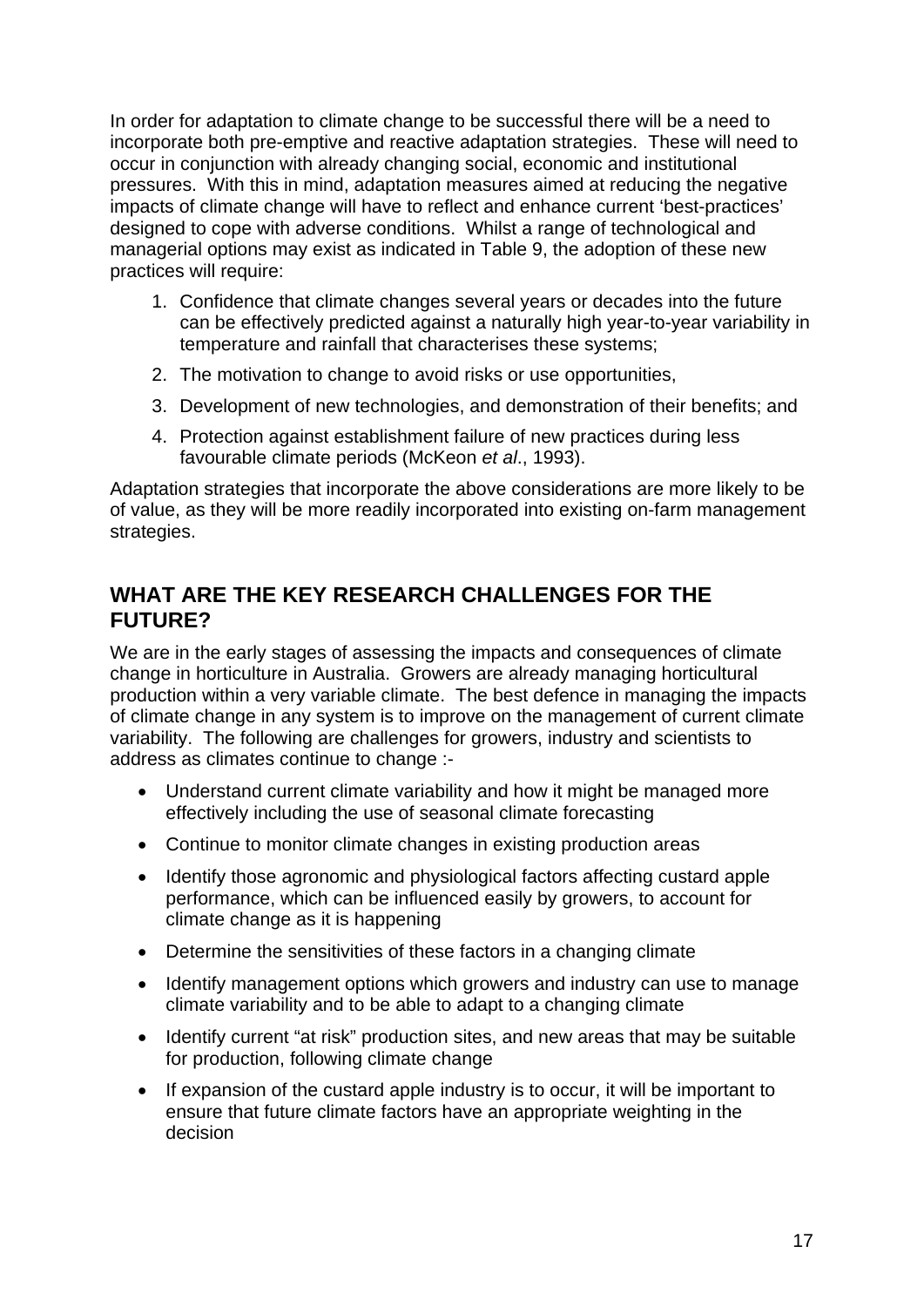- Improving the reliability of climate change modelling outputs, to reduce the variation within future scenarios
- Keep abreast of developments in irrigation monitoring systems and more efficient irrigation systems, including overhead evaporative cooling irrigation
- Review irrigation research in Australia and undertake any necessary research to fill any gaps in knowledge regarding efficient water use in custard apple production
- Calculate expected shifts in crop maturity times for different growing areas for use in marketing plans
- **Better understand and take advantage of**  $CO<sub>2</sub>$  **fertilization, and its effects on** yield

## **ACKNOWLEDGEMENTS**

I wish to thank Patti Stacey, Simon Redpath and Neil White for their guidance and suggestions during the development of this paper.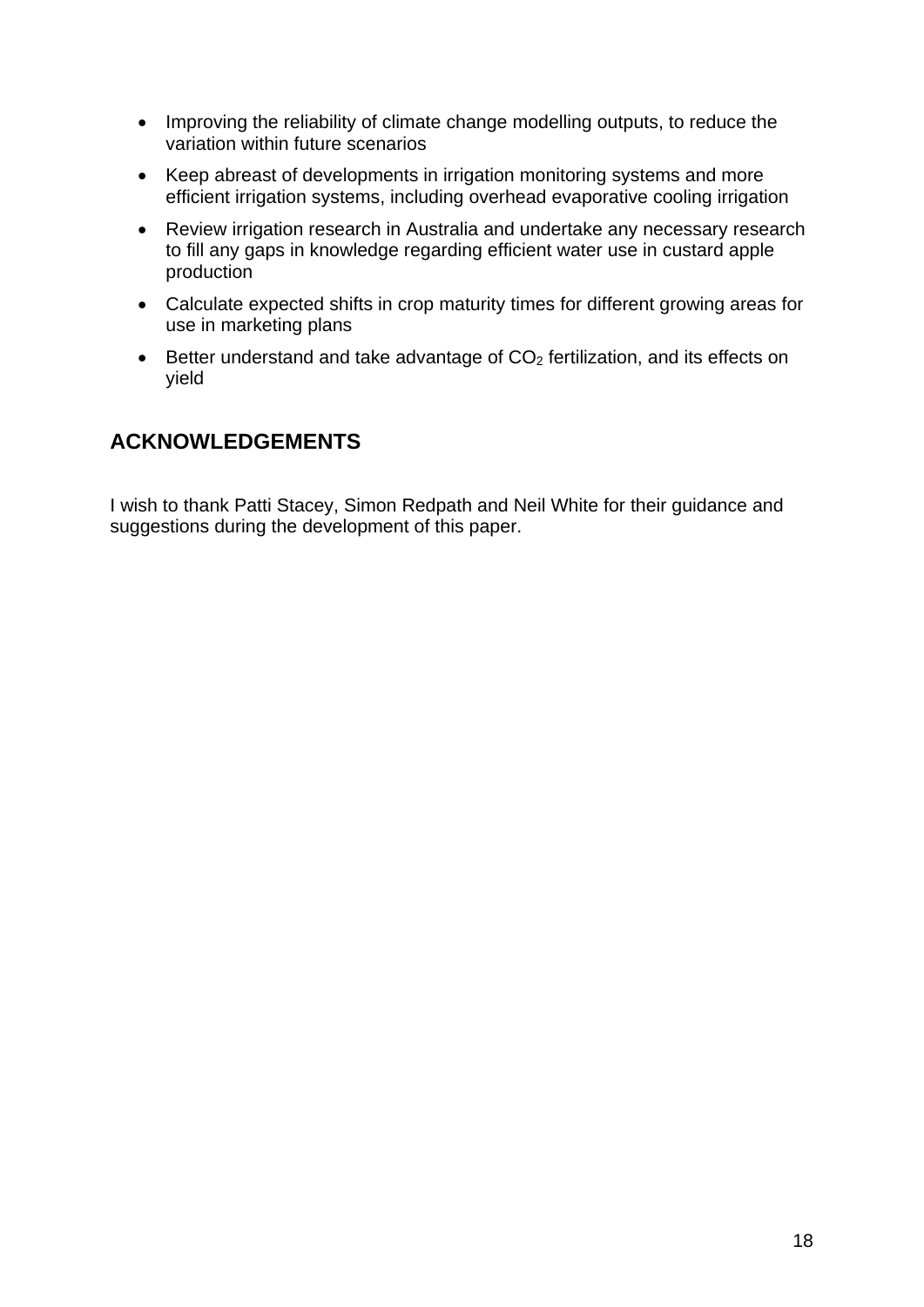# **REFERENCES**

- AUSTRALIAN CUSTARD APPLE GROWERS ASSOCIATION (ACAGA) WEB SITE - http://www.custardapple.com.au/
- CAI, W.; CRIMP, S,.; MCINNES, K.; HUNT, B.; SUPPIAH, R.; COLLIER, M.; ELLIOTT, T.; HENNESSY, K.; JONES, R.; PAGE, C. AND WHETTON, P. 2003. Climate Change in Queensland under Enhanced Greenhouse Conditions. *CSIRO Atmospheric Research*, Aspendale, Australia. pp 79
- CSIRO. 2001. Climate Change Projections for Australia, 8pp. Available from: http://www.dar.csiro.au/publications/projections2001.pdf
- DPI&F. 1998. Frequently asked questions about planting custard apples. http://www.dpi.qld.gov.au/26\_16767.htm
- FAO Irrigation and Drainage paper 56. http://www.fao.org/docrep/X0490E/X0490E00.htm
- GEORGE, A.P. 2011. Poor fruit set in custard apple causes and prevention. ACAGA Newsletter – April 2011 http://www.custardapple.com.au/index.php?option=com\_content&view=article &id=7281:poor-fruit-set-in-custard-apple-causes-andprevention&catid=126:april-2011&Itemid=78
- GEORGE, A.P. and NISSEN, R.J. 1988. The Effects of Temperature Vapor Pressure Deficit and Soil Moisture Stress on Growth Flowering and Fruit Set of Custard Apple (*Annona-Cherimola X Annona-Squamosa*) Cultivar African Pride. *Scientia Horticulturae, 34:183-191*
- GEORGE, A.P. and NISSEN, R.J. 1987. The Effects of Day/Night Temperatures on Growth and Dry Matter production of Custard Apple (*Annona-Cherimola X Annona-Squamosa*) Cultivar African Pride. *Scientia Horticulturae, 31:269-274*
- HAYLOCK, M. AND NICHOLLS, N. 2000. Trends in extreme rainfall indices for an updated high quality data set for Australia, 1910-998. *Int. J. Climatol*., 20:1533-1541
- HENNESSY. K.; COLLINS, D. AND SALINGER, J. 2004a. Appendix 3: Observed and projected trends in extreme weather and climate events in Australia and New Zealand. In Carter *et al*. (eds), *Characterising the 21st century and beyond: Guidance on Scenarios for Authors of the Working Group II Fourth Assessment Report*, 77-90
- HENNESSY, K.D., PAGE, C., MCINNES, K., WALSH, K., PITTOCK, B., BATHOLS, J. AND SUPPIAH, R. 2004b. Climate change in the Northern Territory. *Consultancy report for the Northern Territory Department of Infrastructure, Planning and Environment* by CSIRO Atmospheric Research Climate Impact Group and Melbourne University School of Earth Sciences. Published by the Northern Territory Government, Darwin, pp. 64
- HOWDEN, S.M., ASH, A.J., BARLOW, E.W.R. BOOTH, CHARLES, S., CECHET, R., CRIMP, S., GIFFORD, R.M., HENNESSY, K., JONES, R.N.,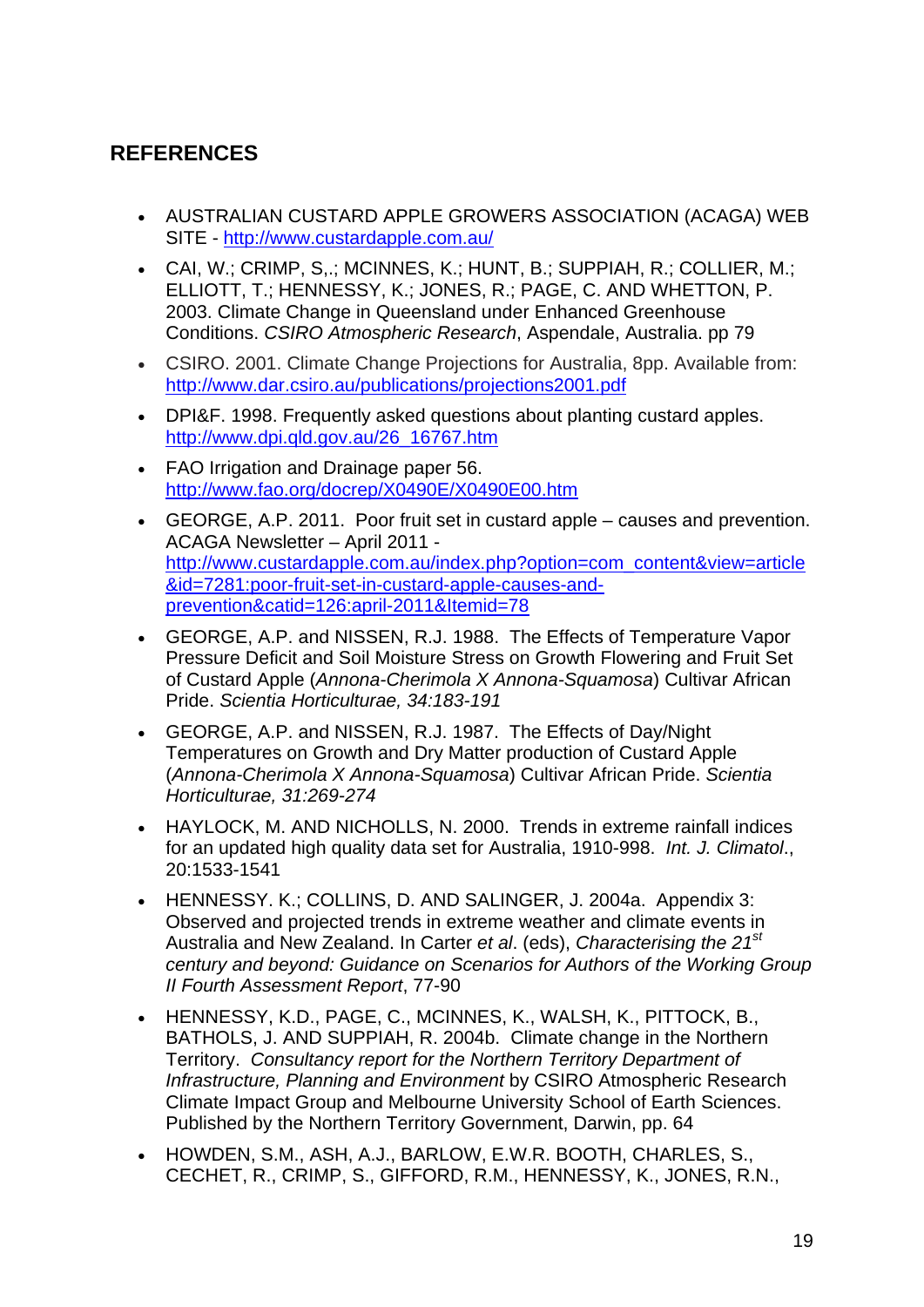KIRSCHBAUM, M.U.F., MCKEON, G.M., MEINKE, H. PARK, S. SUTHERST, R.,WEBB, L. WHETTON, P.J. 2003. An overview of the adaptive capacity of the Australian agricultural sector to climate change – options, costs and benefits. *Report to the Australian Greenhouse Office*, Canberra, Australia, pp.157

- IPCC. 2007. Climate Change 2007: The Physical Science Basis. Contribution of Working Group I to the Fourth Assessment Report of the Intergovernmental Panel on Climate Change [Solomon, S., D. Qin, M. Manning, Z. Chen, M. Marquis, K.B. Averyt, M. Tignor and H.L. Miller (eds.)]. Cambridge University Press, Cambridge, United Kingdom and New York, NY, USA, 996 pp.
- IPCC. 2002. Climate Change 2001: Mitigation. In: Davidson O & Metz B (eds). *Contribution of Working Group III to the Third Assessment Report of the Intergovernmental Panel on Climate Change (IPCC)*. Cambridge University Press, UK, pp. 753
- IPCC. 2001. Climate Change 2001: Impacts, adaptation and vulnerability. In: McCarthy JJ, Canziani OF, Leary NA, Dokken DJ and White KS (eds). *Contribution of Working Group II to the Third Assessment Report of the Intergovernmental Panel on Climate Change (IPCC)*. Cambridge University Press, UK, pp. 1032
- IPCC. 2000. Special Report on Emissions Scenarios. In: Nakicenovic N and Swart R (eds). *Intergovernmental Panel on Climate Change*, Cambridge University Press, UK. pp. 570
- LIM, E-P. AND SIMMONDS, I. 2002. Explosive cyclone development in the southern hemisphere and a comparison with northern hemisphere events. *Monthly Weather Review*, 130:2188-2209
- MARSHALL, G.J. 2003. Trends in the Southern Annular Mode from observations and reanalyses. *J. Climate*, 16:4134–4143
- MCKEON G.M., HOWDEN S.M., ABEL N.O.J. AND KING J.M. 1993. Climate change: adapting tropical and subtropical grasslands. In: *Proceedings of the XVII International Grassland Congress*, Palmerston NZ, 13-16 February 1993, 2:1181-1190
- OFFICE OF CLIMATE CHANGE. What the Science is Telling us. Queensland Climate Change Centre of Excellence Department of Environment and Resource Management.
- http://www.climatechange.qld.gov.au/pdf/climate-change-in-queensland-2010.pdf
- PETIT J.R., JOUZEL J., RAYNAUD D., BARKOV N.I. & BARNOLA J.M. 2000. Climate and atmospheric history of the past 420000 years from the Vostok ice core, Antarctica. *Nature,* 399: 429-436
- SANEWSKI G.M. 1988. Growing Custard Apples. Queensland Department of Primary Industries Information Series QI87014
- SCHULTZ, R.E. AND KUNZE, R.P. 1995. Potential shifts in optimum growth areas of selected commercial tree species and subtropical crops in southern Africa due to global warming. *Journal of Biogeography,* 22(4/5):679-688